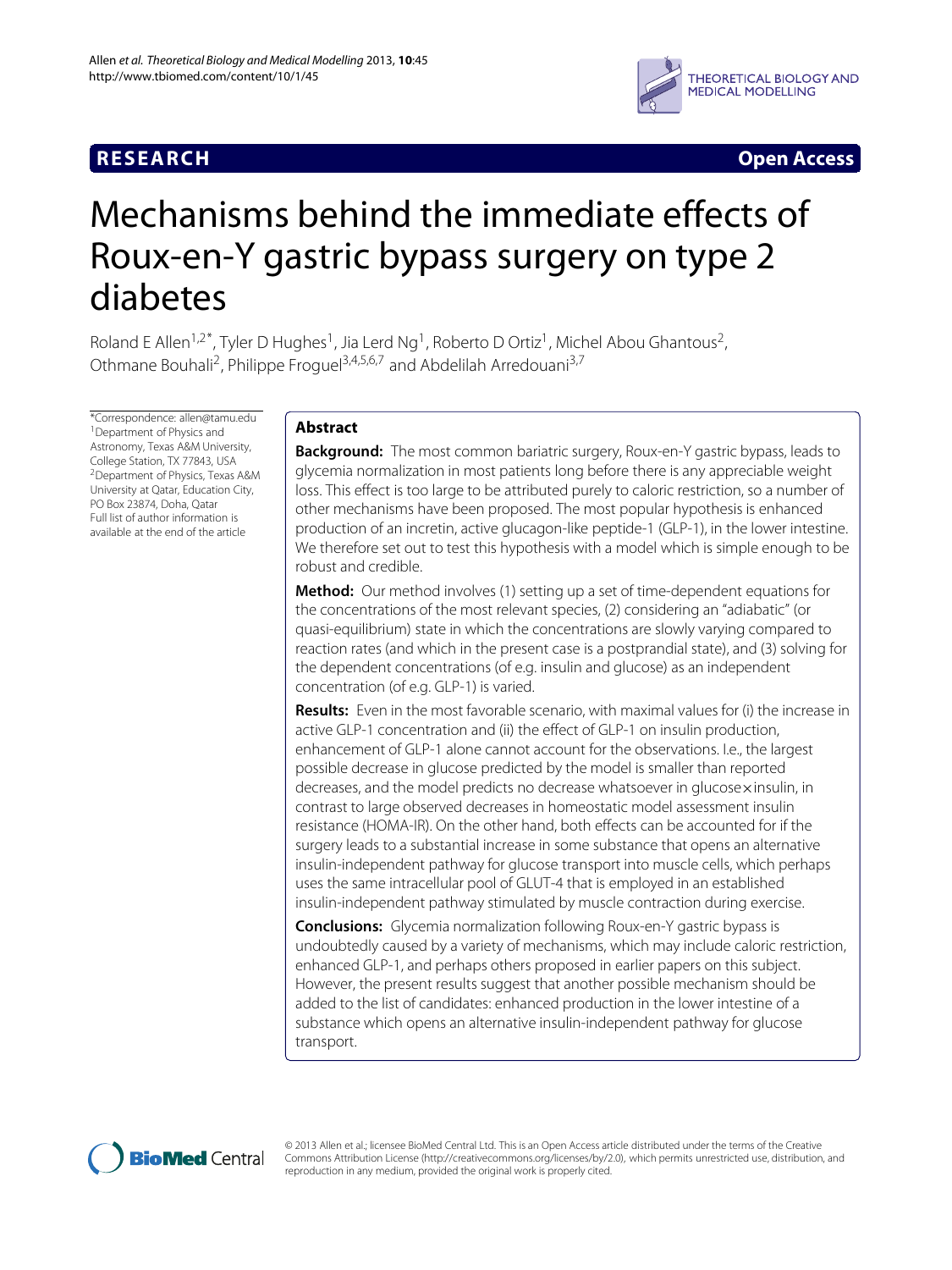#### **Background**

# **Type 2 diabetes**

Type 2 diabetes (T2D) has reached epidemic proportions worldwide. In 2011, an estimated 366 million people had diabetes, and this number is predicted to rise to 522 million by 2030 [\[1\]](#page-15-0). The medical and socioeconomic burdens of the disease and the strains imposed on health-care systems arise from the devastating associated macro- and microvascular complications such as nephropathy, hypertension, retinopathy, cardiovascular diseases, and amputations, which make diabetes a major cause of both morbidity and mortality. Cardiovascular morbidity, for example, is 2 to 4 times greater in patients with T2D than in non-diabetic people [\[2\]](#page-15-1).

T2D develops in adulthood and is generally considered to be a condition marked by insulin resistance and loss of function of insulin-secreting pancreatic beta cells. The exact etiology of T2D remains largely unknown. So far, over 60 genes have been associated with an increased risk for T2D [\[3\]](#page-15-2). However, even when pooled, these genes only account for 5-10% of disease risk [\[4\]](#page-15-3). Currently, it is widely recognized that obesity is the major independent risk factor for the development of T2D, and that the rise in T2D prevalence worldwide is driven by an increasing frequency of obesity, which, in turn, is driven by a combination of genetic predisposition and interactions with obesogenic environments including high intake of energy-dense food and physical inactivity [\[5\]](#page-15-4). Obesity-associated T2D development (diabesity) is due to the excess fat that affects many organs that are involved in glucose homeostasis, including liver and pancreas.

There is a general consensus today that T2D is a lifetime disease and that a medical cure for patients suffering from T2D does not exist. Current medical management of T2D leaves much to be desired, requiring constant vigilance from both patients and physicians. At best, the available medications, when combined with diet and physical activity, are targeted to lower blood glucose and decrease the peripheral insulin resistance associated with T2D. However, medical treatment has had limited success maintaining safe blood glucose levels in patients, as evidenced, for example, by high numbers of diabetic amputations and new onset blindness [\[6](#page-15-5)[,7\]](#page-15-6). With minimal success of medical treatment, there is an urgent need for a more permanent cure for the disease that has debilitated so many patients. Currently the only hope for a T2D "cure" (or at least long term remission) is bariatric surgery in very obese patients, which has opened new horizons for understanding the pathophysiology of T2D, and perhaps also hope for new therapies.

#### **Bariatric surgery**

Also called metabolic surgery, this is a form of gastrointestinal surgery that aims at reducing the amount of food intake and/or the absorption of nutrients at the intestinal level. It is, to date, the most successful intervention for the treatment of obesity. In most cases, bariatric surgery achieves a significant and sustained weight loss ranging from 12% to 39% of presurgical body weight or 40-71% excess weight loss (EWL) [\[8,](#page-15-7)[9\]](#page-15-8).

There exist a dozen bariatric surgery procedures, which fall into the following categories: (i) Restrictive procedure: the aim is to limit the amount of food intake by reducing the size of the stomach. (ii) Malabsorptive procedure: the aim is to limit the absorption of food in the intestinal tract by bypassing a portion of the small intestine to varying degrees. (iii) Combination of both restriction and malabsorption. The four standard bariatric surgery procedures that are currently accepted for weight loss in obese patients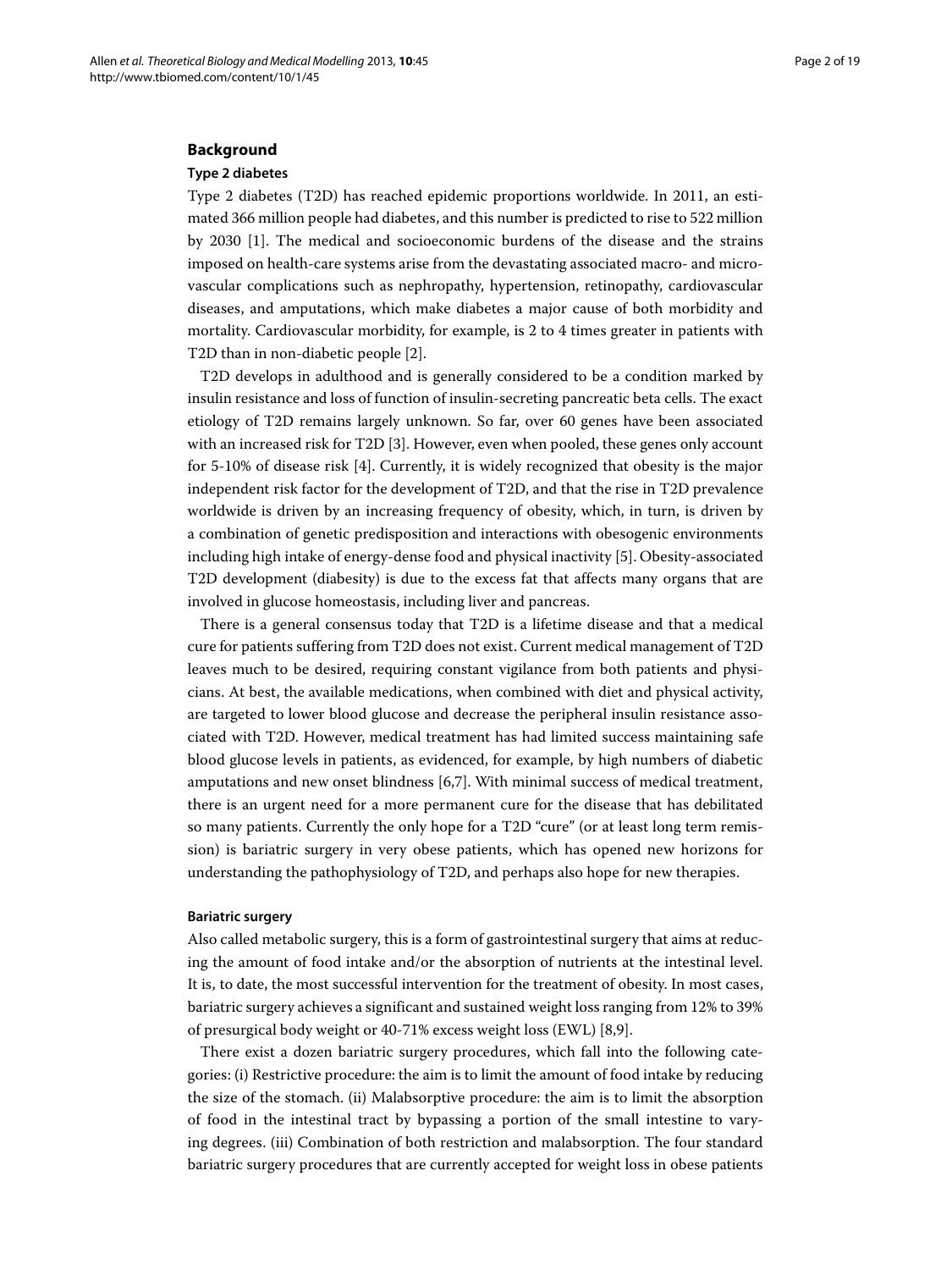are: (1) adjustable gastric banding (AGB), which is solely restrictive; (2) Roux-en-Y gastric bypass (RYGB), which has both restrictive and malabsorptive components; (3) sleeve gastrectomy, which is another solely restrictive procedure used for treatment of morbid obesity; (4) biliopancreatic diversion with duodenal switch (BPDDS), which is a more radical restrictive and malabsorptive procedure [\[10,](#page-15-9)[11\]](#page-15-10). Among the four currently accepted procedures, Roux-en-Y gastric bypass (RYGB), where the majority of the stomach and duodenum are bypassed because the stomach is reduced to a small proximal pouch and is then anastomosed to the jejunum [\[12\]](#page-15-11), and laparoscopic adjustable gastric banding (LAGB), where the stomach is reduced to a small pouch by encircling the upper part of the stomach with a band-like fluid-filled tube, are the most frequently performed worldwide. Sleeve gastrectomy, where the stomach is reduced by 85% by excising the greater curvature and reconstructing a tubularized stomach conduit, is gaining popularity and is widely used for severely obese patients who are high-risk surgery candidates [\[13\]](#page-16-0).

Bariatric surgery was initially used to induce weight loss in morbidly obese patients. However, it turned out that it also results in an improvement in many obesity related comorbidities including T2D [\[14\]](#page-16-1). Today, although curing diabetes cannot yet be considered a goal of bariatric surgery, it may be considered a serendipitous benefit.

#### **Bariatric surgery induces long-term remission of type 2 diabetes**

The last two decades have witnessed the emergence of bariatric surgery as a powerful intervention that, in addition to inducing the drastic and sustained weight loss for which it was initially designed, leads to long-term remission of T2D, decreasing the progression and potentially reversing the effects of diabetes in 40-80% of morbidly obese patients  $(MI > 40 \text{ kg/m}^2$ , or BMI  $> 35 \text{ kg/m}^2$  with comorbidities) [\[15-](#page-16-2)[20\]](#page-16-3). The first report showing a serendipitous improvement or remission of hyperglycemia after gastrectomy was published in the 1950s [\[21\]](#page-16-4). However, it was in 1995 that Walter Pories and his colleagues described in a seminal paper a sustained improvement in glycemia control for up to 14 years after gastric bypass surgery in morbidly obese patients with T2D [\[22\]](#page-16-5). This astonishingly beneficial effect of bariatric surgery on glucose homeostasis was confirmed by numerous subsequent studies in both humans and animal models [\[16](#page-16-6)[,18\]](#page-16-7).

It is well documented that weight loss, whatever the means used, improves glycemic control in obese or overweight diabetics, and it is therefore easy to attribute the remarkable return to euglycemia after bariatric surgery to weight loss. However, while weight loss certainly plays a major role in inducing improved glucose homeostasis after metabolic surgery, the striking glycemia normalization after bariatric surgery, as reported by many investigators, is achieved within a few days post-operation, long before any significant weight loss has taken place [\[22\]](#page-16-5), and many obese diabetic patients are able to decrease, or discontinue, insulin and oral hypoglycemics just days after undergoing surgery [\[23\]](#page-16-8). Moreover, there is evidence that even non-obese patients with T2D [\[24-](#page-16-9)[27\]](#page-16-10) and animal models [\[28\]](#page-16-11) experience similar anti-diabetic effects without significant weight loss.

This rapid time course and disproportional degree of T2D cure, or at least longterm remission, strongly suggests that resolution of T2D is driven by mechanisms that are surgery-specific and independent of weight loss. Given the immense positive consequences that resolution of T2D will have on the patients' quality of life and on the diabetes-related expenditure for the patients and for the health-care systems [\[29\]](#page-16-12), interest in the mechanisms that underlie the remission of T2D has spurred huge interest from the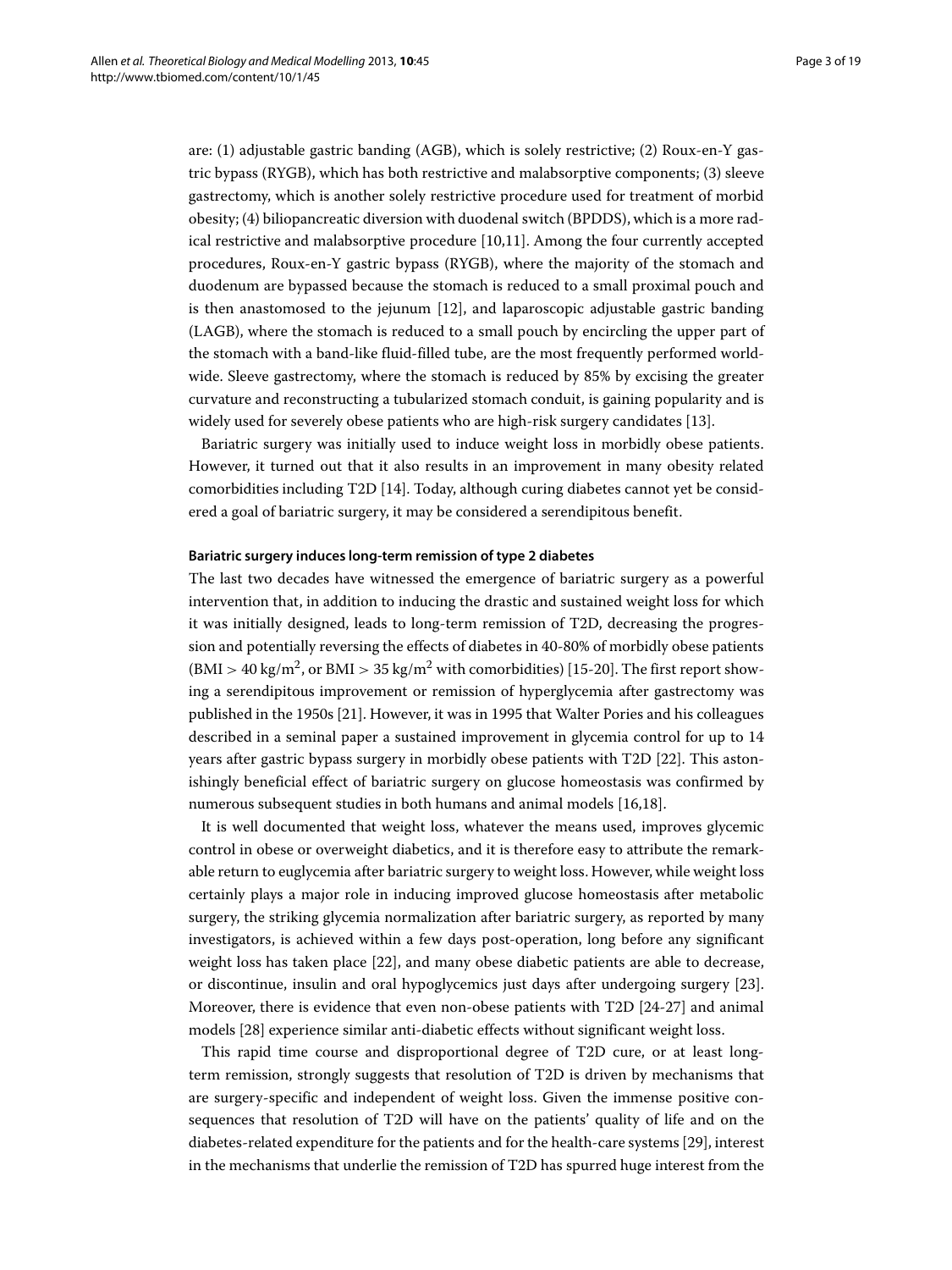scientific community during the last decade. In fact, understanding the effects of bariatric surgery on T2D would provide important insights into the pathogenesis of type 2 diabetes and allow the development of new procedures, devices, and drugs both for obese and non-obese patients. It is hoped that pharmaceutical mimetics of the underlying mechanisms would potentially offer powerful new medicines for the treatment of T2D without invasive and risky surgery.

### **Mechanisms underlying immediate and long-term remission**

Despite immense efforts worldwide, the mechanisms behind the glycemic normalization after metabolic surgery remain elusive. It was initially thought that the observed remission of T2D is the obvious result of weight loss, as significant weight loss improves insulin resistance and contributes to diabetes management. However, this hypothesis is challenged by the very rapid adjustment of glycemia reported in many studies, long before any significant weight loss is achieved. Moreover, the positive effect of surgery on glucose tolerance exceeds that achieved after equivalent weight loss via diet and exercise [\[30\]](#page-16-13) or after conventional medical therapy [\[18\]](#page-16-7). Several plausible hypotheses can be articulated to explain the rapid, weight-independent glycemic effects of bariatric surgery, and none of them necessarily precludes the others. In fact, it is likely that the beneficial effect is the result of the involvement of multiple pathways that involve signals to and from different metabolism-related organs including the brain, adipose tissue, pancreas, gastrointestinal tract, liver, kidney, skeletal muscle, and perhaps others. The main suggested hypotheses are listed below. Since there is a vast literature on the effects of bariatric surgery, it should be emphasized that the papers cited here are primarily a representative sample from published work that features the very short-term effects of one specific procedure, namely RYGB.

# *Caloric restriction hypothesis*

According to this hypothesis, the remission of T2D after metabolic surgery is due to postoperative caloric restriction. The ability of acute caloric restriction to transiently improve T2D is well known [\[31,](#page-16-14)[32\]](#page-16-15). (See, e.g., Figure three of Ref. [\[32\]](#page-16-15) for 3-7 days of very low calorie dieting.) According to this model, by the time the patients are allowed *ad libitum* eating, they begin to experience the insulin-sensitizing effects of dynamic weight loss from the surgery. Though *prima facie* reasonable, this hypothesis fails to explain why the remission of T2D is far faster after RYGB than AGB, while they both involve perioperative food restriction followed by progressive weight loss [\[33](#page-16-16)[,34\]](#page-16-17). This hypothesis also does not explain the superiority of the glycemic control achieved after RYGB versus equivalent weight loss from dieting [\[10,](#page-15-9)[35\]](#page-16-18).

In general, it appears that extreme caloric restriction (complete fasting or  $\leq 300$  kcal per day) can result in strong short-term decreases in plasma glucose and insulin, but that the typical dietary restrictions following RYGB surgery are not sufficient to explain the remarkable improvements that are widely observed.

#### *Malabsorption hypothesis*

As mentioned above, RYGB has both restrictive and malabsorptive effects, both of which are thought to be significant in achieving long-term weight loss. However, a recent study [\[36\]](#page-16-19) of patients undergoing long-limb RYGB found that "malabsorption accounted for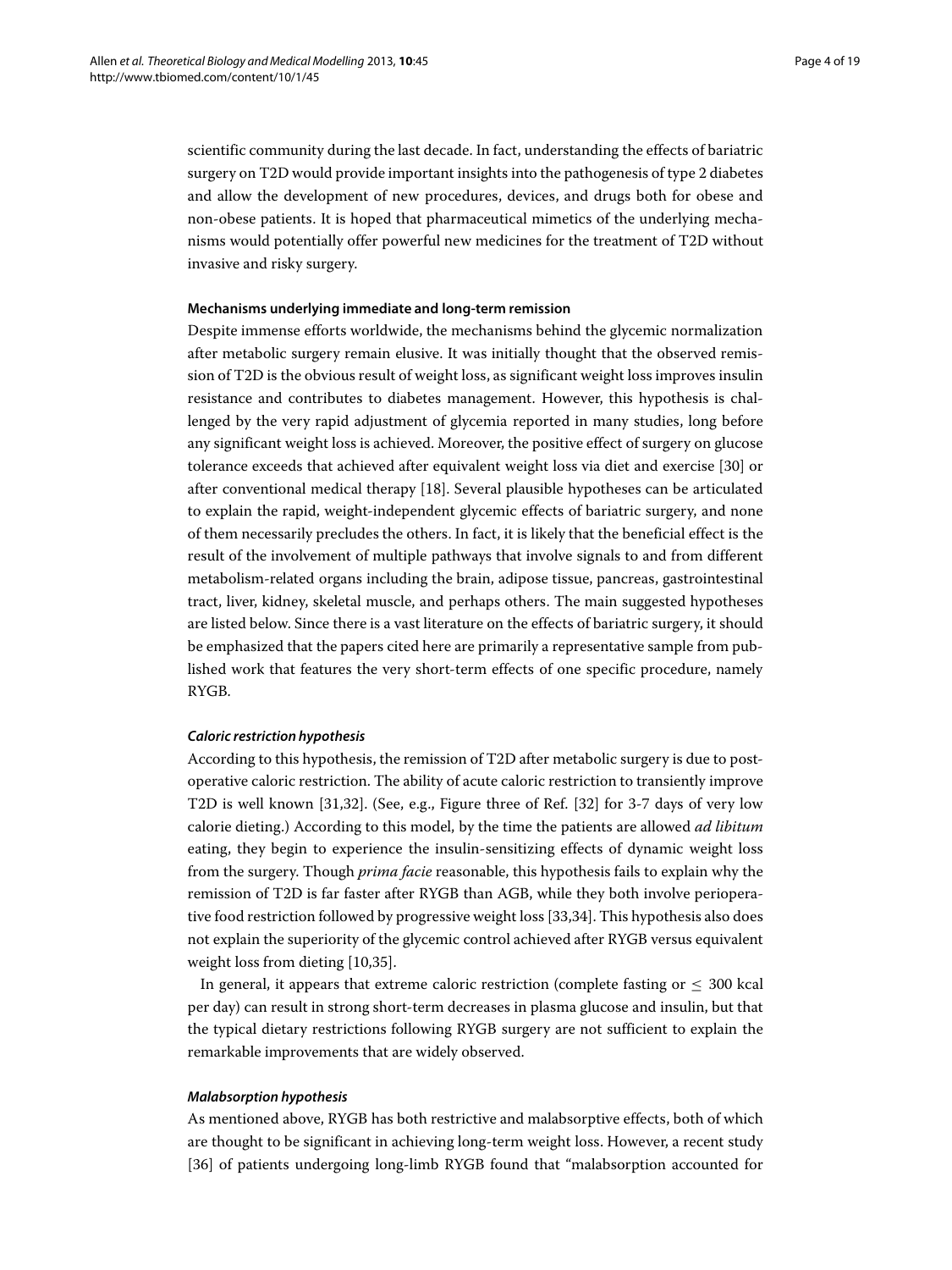$\approx$  6% and 11% of the total reduction in combustible energy absorption at 5 and 14 mo, respectively, after this gastric bypass procedure." In other words, malabsorptive effects are much smaller than caloric restriction effects, and are again insufficent to account for the immediate improvement in glucose levels and insulin sensitivity.

### *Ghrelin hypothesis*

Ghrelin is a circulating hormone produced predominantly (90%) by P/D1 cells lining the fundus of the human stomach. It is also produced in small amounts from the pancreas, the intestine, the placenta, the kidney, the pituitary gland, and the hypothalamus. It is an orexigenic hormone that stimulates appetite and food intake. Thus, ghrelin levels increase before meals to signal hunger to the brain, specifically areas of the hypothalamic feeding centers, which express the ghrelin receptors. The latter are also expressed by the insulinsecreting pancreatic beta cells, a key player in glucose metabolism [\[37\]](#page-16-20). In addition to its effects on feeding behavior, ghrelin has been implicated in the regulation of glucose homeostasis [\[38](#page-16-21)[,39\]](#page-16-22). Thus, the increase of circulating levels of ghrelin by exogenous infusion of the hormone in humans results in a reduction of glucose-induced insulin secretion and therefore glucose disposal [\[37\]](#page-16-20). Though the molecular mechanisms by which ghrelin suppresses insulin secretion are not yet well understood, this observation suggests that lower levels of ghrelin may improve the beta cell function.

According to the ghrelin hypothesis, the regulation of ghrelin may be altered by bariatric surgery, and there are indeed studies showing that preprandial ghrelin levels are very low after bariatric surgery. Cummings et al. were the first to report reduced levels of ghrelin post-RYGB compared to pre-RYGB [\[40\]](#page-16-23), and many subsequent studies have confirmed this observation [\[41-](#page-16-24)[43\]](#page-17-0). However, this hypothesis is still very equivocal, as other studies have reported an increase of postprandial ghrelin levels after RYGB, while yet others have reported no change between pre- and post-RYGB [\[13](#page-16-0)[,19](#page-16-25)[,44\]](#page-17-1). Different methodologies and study designs might explain these discrepancies, and more investigations are required to fully understand the role of ghrelin in T2D remission after bariatric surgery. Diminished ghrelin secretion would also decrease appetite and food intake, leading to weight loss on a longer time scale than that which is relevant in the present context.

#### *Lower intestinal hypothesis*

This hypothesis, also called the hindgut hypothesis, is proposed to explain the rapid T2D remission after RYGB and BPD via effects that result from the expedited delivery of nutrients to the lower bowel after an intestinal bypass. It has attracted huge interest because it involves active glucagon-like peptide-1 (GLP-1), an incretin which potentiates insulin secretion and has been shown to increase proliferation and decrease apoptosis of the pancreatic beta cells [\[45\]](#page-17-2), and which presents great therapeutic potential for the treatment of T2D [\[46\]](#page-17-3). According to this hypothesis, the delivery of ingested nutrients to the lower bowel increases GLP-1 release from entero-endocrine L-cells, which are found throughout the small intestine and in high density in the ileum. In fact, a several-fold increase of postprandial active GLP-1 secretion has been reported in a number of studies on patients after RYGB [\[12,](#page-15-11)[47\]](#page-17-4). The reported increases range from none to more than 5-fold in the peak value, or more than 10-fold in the area-under-curve value, for the increase in postprandial GLP-1 one week after RYGB, with large error bars (up to about 70%) [\[48\]](#page-17-5). There appears to be a clustering of the increases reviewed in Ref. [\[47\]](#page-17-4) between roughly none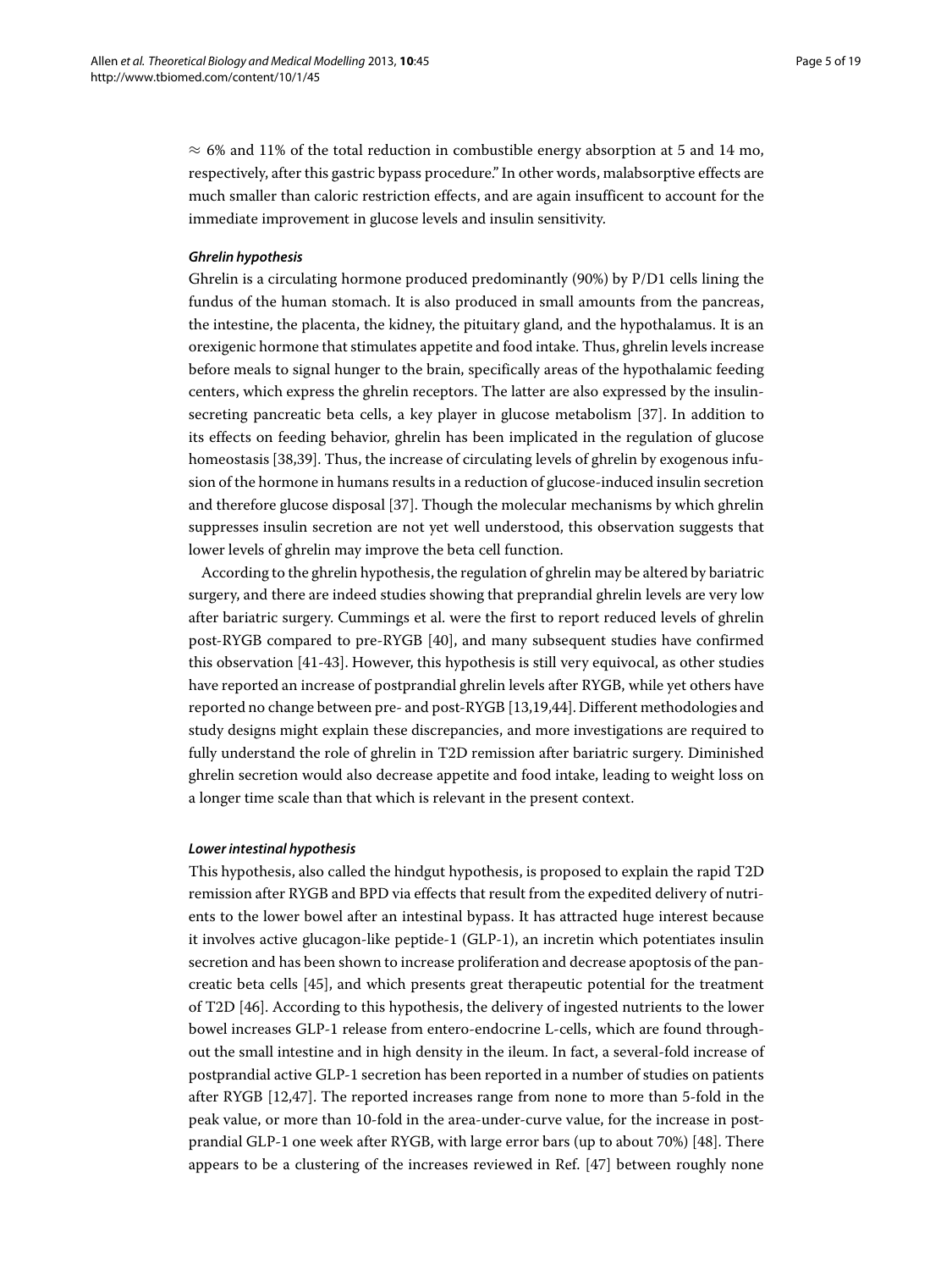and 2-fold or 3-fold, but it is natural that the results will vary with different groups of patients and details of the procedures. We make no attempt in this paper to exclude any published results, or to weight some results more heavily than others. However, it does appear that the case for an increase in GLP-1 levels after RYGB is rather strong. Consistent with elevated postprandial GLP-1 secretion, post-RYGB patients display an increased incretin effect [\[35\]](#page-16-18).

# *Upper intestinal hypothesis*

According to this hypothesis, also called the foregut hypothesis, exclusion of a short segment of proximal small intestine (primarily the duodenum) from contact with ingested nutrients produces direct antidiabetes effects, probably via one or more unidentified duodenal factors that influence glucose homoeostasis. This suggestion is supported by the results for the duodenal-jejunal bypass (DJB) procedure, which maintains the gastric volume intact while bypassing the entire duodenum and the proximal jejunum, and which was tested in several studies that showed an improvement in T2D with no reduction in body weight in animals [\[49](#page-17-6)[-52\]](#page-17-7) and in obese and non-obese human patients [\[53](#page-17-8)[,54\]](#page-17-9). Additional support for this hypothesis comes from the endoluminal duodenal sleeve procedure, where a flexible plastic sleeve is implanted in the upper intestine, causing food to move from the stomach to the beginning of the jejunum without coming in contact with duodenal mucosa. This technique markedly improves glucose tolerance independently of weight loss in rats [\[55\]](#page-17-10), pigs [\[56\]](#page-17-11), and humans [\[57\]](#page-17-12). This hypothesis is, however, challenged by vertical sleeve gastrectomy, a procedure that does not result in shunting of the duodenum and induces diabetes remission similar to gastric bypass [\[58-](#page-17-13)[60\]](#page-17-14). It was also shown very recently that a duodenal bypass procedure without gastric restriction did not resolve T2D [\[61\]](#page-17-15), in conflict with the foregut hypothesis.

#### *Gut microbiota hypothesis*

The gut microbiota refers to the billions of microorganisms inhabiting the mammalian gastrointestinal tract. It performs a large number of important roles that define the physiology of the host, such as immune system maturation, the intestinal response to epithelial cell injury, and xenobiotic and energy metabolism. On the other side, it has been directly implicated in the etiopathogenesis of a number of pathological states as diverse as obesity, autism, circulatory disease, inflammatory bowel diseases, and type 1 diabetes [\[62,](#page-17-16)[63\]](#page-17-17). The mechanisms through which the microbiota exerts its beneficial or detrimental influences remain largely undefined, but include elaboration of signaling molecules and recognition of bacterial epitopes by both intestinal epithelial and mucosal immune cells [\[62](#page-17-16)[,63\]](#page-17-17). Recently, a change in the composition of the gut microbiota after gastric bypass has been reported [\[64](#page-17-18)[-66\]](#page-17-19), which led some scientists to suggested that the rapid T2D remission after gastric bypass may be partly due to a profound influence of the surgery on the composition of the gut microflora. Mechanisms that may underlie such an effect are, however, poorly known and in need of further exploration.

#### *Branched-chain amino acids (BCAAs) hypothesis*

The concentrations of branched-chain amino acids (leucine, isoleucine, and valine) were long known to be increased in obese individuals, compared with normal weight-, age-, and sex-matched controls, and the increase was directly correlated with the fasting insulin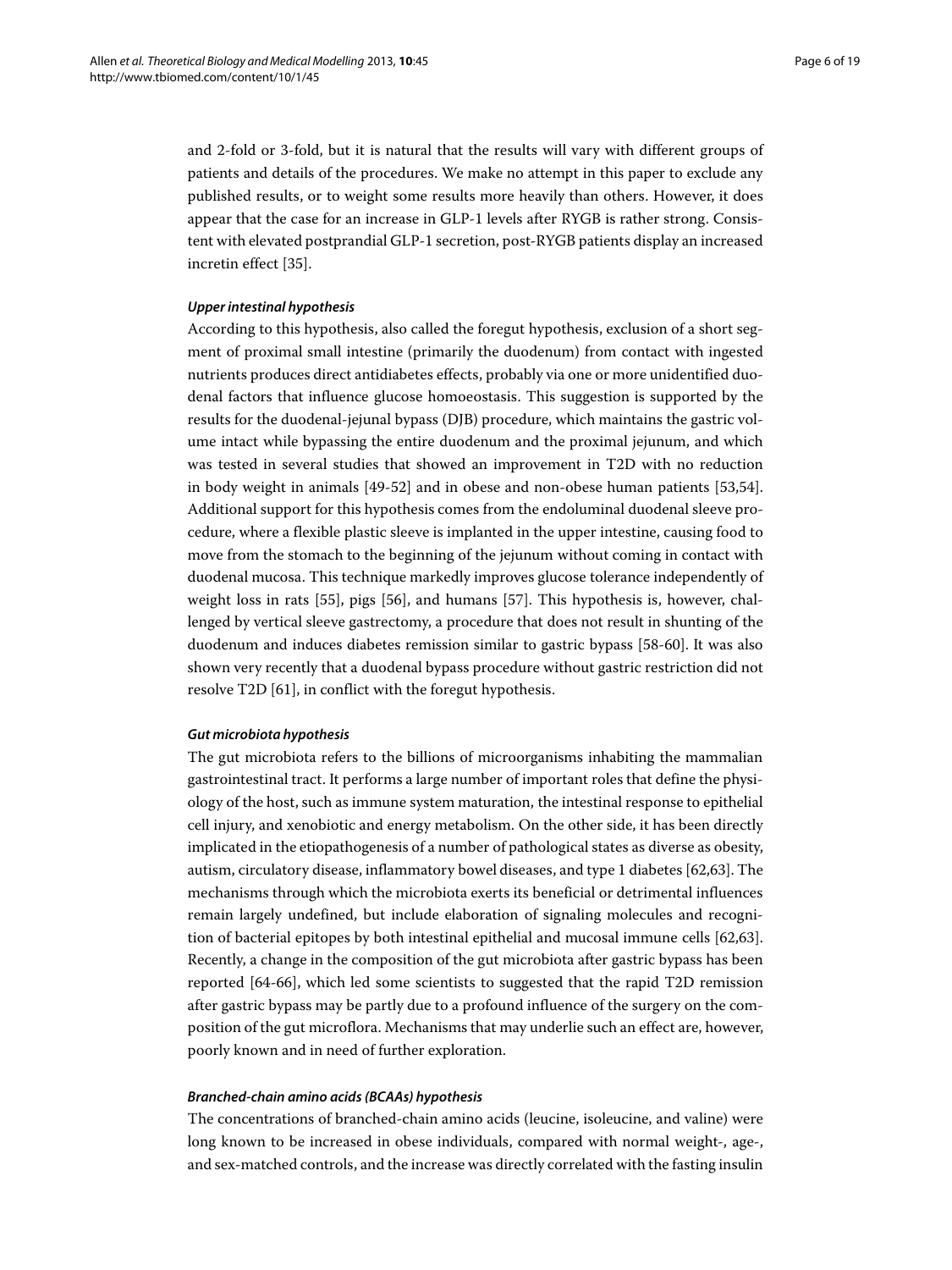concentration, a marker of insulin resistance [\[67\]](#page-17-20). In a recent prospective study involving individuals followed for 12 years, it has been shown that individuals who had high baseline levels of BCAAs are more prone to develop T2D, which suggests that high concentrations of the BCAAs might be used as a biomarker to aid in diabetes risk assessment [\[68\]](#page-17-21). Furthermore, Laferrère et al. [\[69\]](#page-17-22) reported a significant reduction in circulating total amino acids, especially BCAAs, after bariatric-surgery-induced weight loss, but not after dietary intervention, suggesting that reduction in BCAAs, rather than simply weight loss, may contribute to the rapid improvement in glucose homeostasis and the resolution of T2D seen with gastric bypass surgery. However, a very recent study by Lindqvist and coworkers [\[70\]](#page-18-0) showed an acute elevation of BCAAs (leucine and valine) after a meal in gastric bypass patients. More work is clearly needed to clarify the role of BCAAs.

## **Method**

Perhaps the most common starting point in systems biology is a set of first-order ordinary differential equations for the concentrations of biochemical constitutents in various specific regions of an organism. The technique that we introduce here is meant to be applicable to an arbitrarily large set of such equations, but is limited to "adiabatic" (or quasi-equilibrium) states, as defined below.

Let us begin with the general set of equations

$$
F_i = 0 \quad \text{with } i = 1, 2, \dots, N \tag{1}
$$

where  $F_i$  is a function of the molecular concentrations  $x_k$ , their derivatives  $d^n x_k/dt^n$ , the time *t*, and some set of parameters  $r_m$ . (Ordinarly  $n = 1$ , but the elimination of some variables may lead to higher derivatives, as when  $dx/dt = ay$  and  $dy/dt = bx$  leads to  $d^2x/dt^2 = abx$  after *y* is eliminated). Let  $F_i \rightarrow f_i$  when all the  $d^nx_k/dt^n \rightarrow 0$  can be neglected:

$$
f_i = 0 \tag{2}
$$

in an "adiabatic" state, where the concentrations are changing slowly in comparison to the reaction rates. The knowns in this set of equations are some concentrations (measured or estimated) and some parameters (again measured or estimated – for example, decay rates from half-lifes). The unknowns are the remaining parameters and concentrations. The number of unknowns must be properly matched to the number of equations.

Let us now consider shifts in the concentrations  $x_k$  resulting from shifts in the parameters  $r_m$ . Preservation of the condition  $f_i = 0$  requires that (see below)

<span id="page-6-0"></span>
$$
\frac{\partial f_i}{\partial r_m} + \sum_k \frac{\partial f_i}{\partial x_k} \frac{\partial x_k}{\partial r_m} = 0.
$$
\n(3)

Eq. [\(3\)](#page-6-0) has the form

$$
\sum_{k} A_{ik} V_k(m) = B_i(m) \tag{4}
$$

and this set of linear inhomogeneous algebraic equations can be numerically solved to obtain ∂*xk*/∂*rm*. Then we can numerically integrate using

$$
x_k(r+dr) = x_k(r) + \sum_m \frac{\partial x_k}{\partial r_m} dr_m \tag{5}
$$

where *r* stands for the set of *rm*.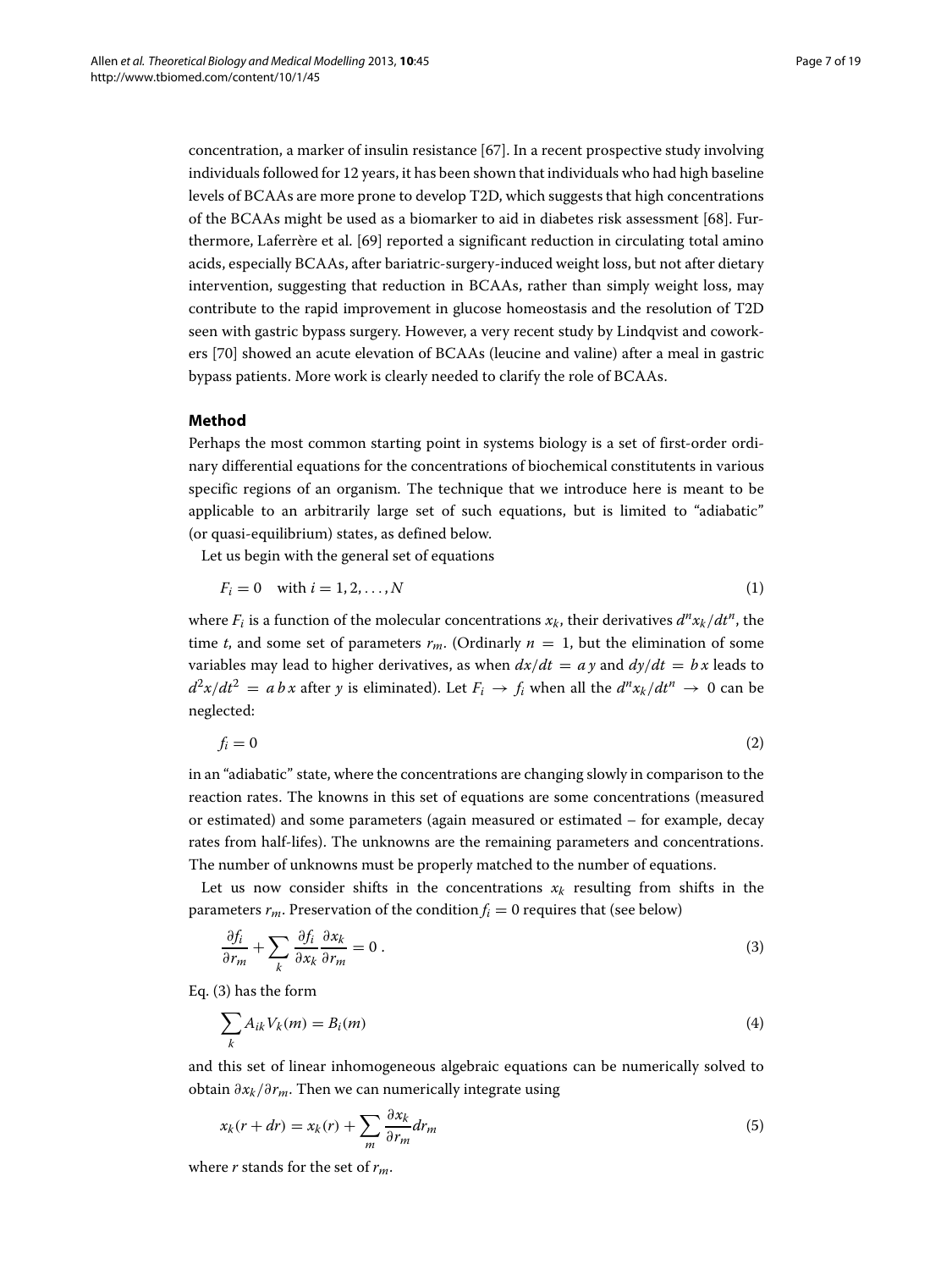Eq. [\(3\)](#page-6-0) follows from  $f_i = 0$  and  $f_i + df_i = 0$ , with

$$
df_i = \sum_m \frac{\partial f_i}{\partial r_m} dr_m + \sum_k \frac{\partial f_i}{\partial x_k} dx_k . \tag{6}
$$

Here the  $r_m$  are varied independently and the  $x_k$  vary in response to maintain the steady state, with

$$
dx_k = \sum_m \frac{\partial x_k}{\partial r_m} dr_m \,. \tag{7}
$$

Eq. [\(3\)](#page-6-0) follows because the *drm* are independent. More generally, we can replace the *rm* by other relevant variables, such as fluxes, changes in environment, or independentlyvaried concentrations.

The ∂*xk*/∂*rm* are obtained at each step in the numerical integration from a numerical solution of Eq. [\(3\)](#page-6-0). In order for this set of algebraic equations to have a unique solution, we need one equation (labeled by *i*) for each species (labeled by *k*). But this is the natural way to formulate the problem from the beginning.

This paper involved no experimental research or research on humans.

#### **Results and discussion**

# **Specific model for immediate effect of bariatric surgery on type 2 diabetes**

In constructing a model for the effects of bariatric surgery, with an emphasis on the particularly successful technique of Roux-en-Y gastric bypass, it is important to be aware of the enormous complexity of the biochemical and neural pathways that are affected. However, it is also important to emphasize simplicity, because currently the details of most effects are poorly characterized, and in many cases the reported results are even controversial or contradictory. We are aware of only one previous model [\[71\]](#page-18-1), which uses 10 equations but focuses on the effect of two incretins, GLP-1 and glucose insulinotropic polypeptide (GIP), since these two constituents are relatively well characterized. Our model is based on a slightly less conservative approach, because it appears that the main relevant effect of GLP-1 in the present context is increased insulin production (with the effects of GIP being smaller and somewhat ambiguous), and that the observed declines in homeostatic model assessment insulin resistance (HOMA-IR) following surgery [\[72-](#page-18-2)[75\]](#page-18-3) require an additional mechanism. So, in addition to (i) the incretin effect emphasized in Ref. [\[71\]](#page-18-1), which corresponds to the usual version of the lower intestinal hypothesis, we add the two basic ways in which *insulin resistance* might be immediately ameliorated: (ii) Some set of substances *b* that induce insulin resistance might have their production diminished when the upper part of the digestive tract is bypassed. For example, as mentioned above, there appears to be evidence that insulin resistance may result from branched-chain amino acids [\[68,](#page-17-21)[69,](#page-17-22)[76,](#page-18-4)[77\]](#page-18-5), as well as from free fatty acids. (Alternative possibilities may include anti-incretins, ghrelin, GIP, and glucagon, which might have a roughly similar effect.) The generic version of this mechanism was also considered in Ref. [\[71\]](#page-18-1). (iii) A different version of the lower intestinal hypothesis, in which a postulated substance *a* provides an additional insulin-independent pathway for glucose transport into skeletal muscle cells, and its production is enhanced when digestion is diverted to the lower part of the digestive tract. It has been established that muscle contraction due to exercise opens such an insulin-independent pathway [\[78-](#page-18-6)[81\]](#page-18-7), and evidence has even been reported for insulinindependent pathways involving nitric oxide [\[82\]](#page-18-8), some amino acids [\[83\]](#page-18-9), and bradykinin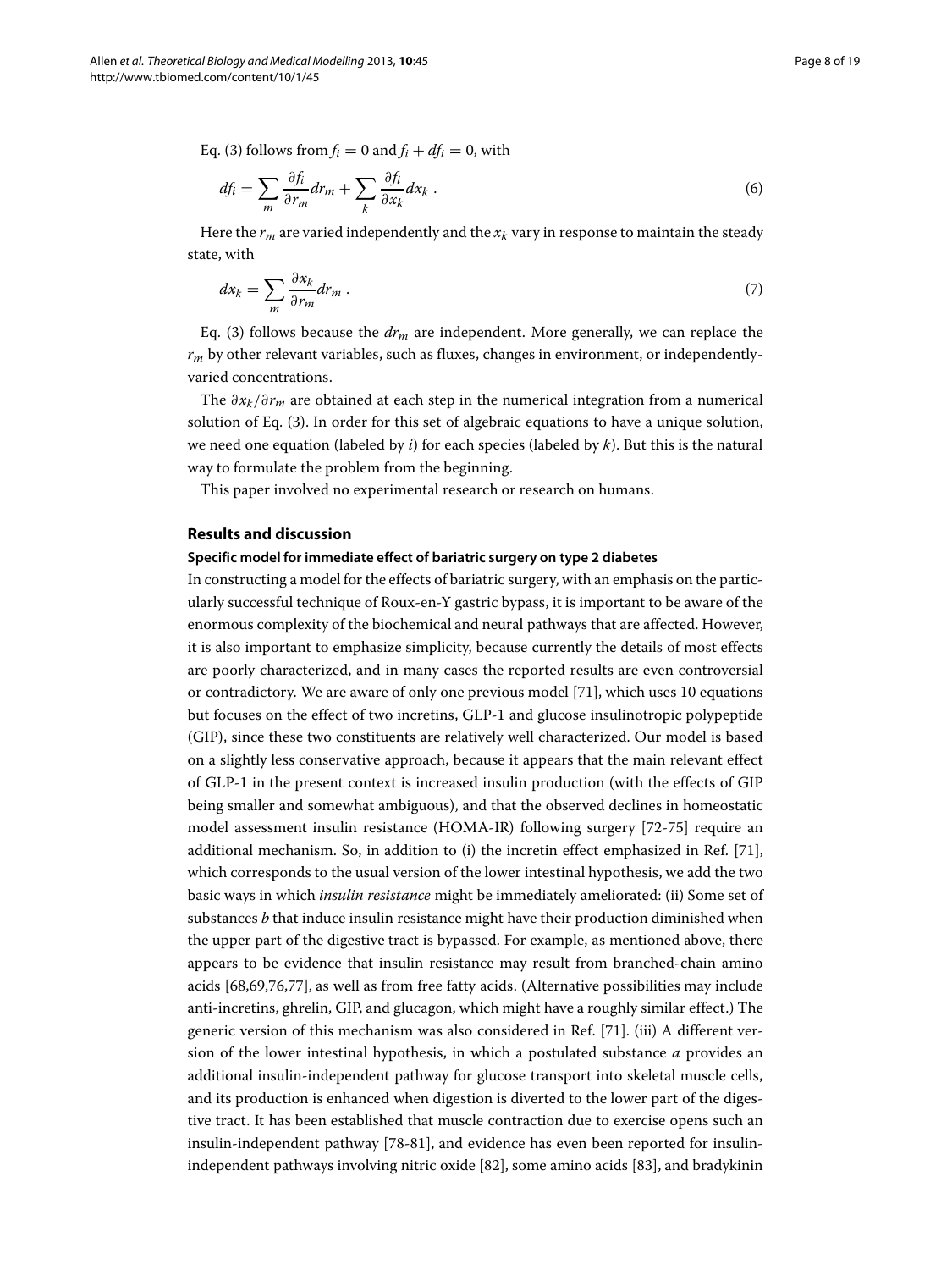[\[84-](#page-18-10)[86\]](#page-18-11). Of course, in addressing immediate effects of the surgery, we do not include the many other substances that affect appetite etc. but do not appear to be of major importance for remission after only a few days. For simplicity, we are regarding caloric restriction, ghrelin effects, and improvements in beta cell function as primarily longerterm than a few days, although one should bear in mind that these effects can be added to those explicitly included in the model. Finally, we mention that the gut microbiota hypothesis may be consistent with any of the effects in the model.

To summarize the above paragraph, we include three mechanisms for producing a decrease in glucose levels and also insulin resistance: The first is an increase in the production of incretins (primarily GLP-1). The second is a decrease in the production of substances, labeled *b*, which contribute to insulin resistance. The third is an increase in a substance *a* which provides an additional pathway for glucose to enter cells through the plasma membrane.

#### **Time-dependent equations**

Now let us write down the equations describing the time evolution of the five molecular concentrations  $x_k$  which are regarded as most central in the regulation of the plasma glucose level, with  $x_G$  representing glucose,  $x_I$  insulin,  $x_i$  incretins (with emphasis on GLP-1),  $x_h$  substances which increase insulin resistance, and  $x_a$  a substance which opens an insulin-independent pathway for glucose transport. The model is defined by

<span id="page-8-0"></span>
$$
\frac{dx_G}{dt} = R_G - r_{GI}x_Gx_Ie^{-\alpha_b x_b} - r_{Ga}x_Gx_a - r_Gx_G\tag{8}
$$

$$
\frac{dx_I}{dt} = r_{IG}x_G + r_{Ii}x_Gx_i - r_{I}x_I
$$
\n(9)

<span id="page-8-3"></span><span id="page-8-2"></span>
$$
\frac{dx_i}{dt} = rR_i - r_i x_i \tag{10}
$$

<span id="page-8-4"></span><span id="page-8-1"></span>
$$
\frac{dx_a}{dt} = rR_a - r_a x_a \tag{11}
$$

$$
\frac{dx_b}{dt} = (r_{\text{max}} - r) R_b - r_b x_b \,. \tag{12}
$$

In Eq. [\(8\)](#page-8-0),  $R_G$  is the rate at which glucose is received by the plasma from digestion;  $r_{GI}$ gives the rate at which insulin stimulates glucose transport in the absence of the "bad" substances *b*;  $e^{-\alpha_b x_b}$  is a factor representing the contribution of *b* to insulin resistance; and *rGa* determines the rate at which the postulated "good" substance *a* stimulates glucose transport via an alternative pathway. ( $R_G$  is actually the rate at which glucose is made available to the cells which normally absorb glucose via an insulin-dependent pathway, and which are therefore relevant in the present context – e.g., skeletal muscle cells.) In Eqs. [\(8\)](#page-8-0)-[\(12\)](#page-8-1), the final terms represent "natural disappearance". (The degradation of incretins by dipeptidyl-peptidase 4 (DPP4) is thus not explicitly exhibited.) In Eq. [\(9\)](#page-8-2), *rIG* gives the rate at which glucose stimulates insulin production (in the pancreas), and  $r_{li}$ represents the enhancement by incretins. In Eq. [\(10\)](#page-8-3), the production of incretins (stimulated by glucose in the intestine) is increased by a factor  $r$ , with a pre-surgery value  $r = 1$ and a post-surgery value  $r = r_{\text{max}}$ . Finally, in Eqs. [\(11\)](#page-8-4) and [\(12\)](#page-8-1),  $rR_a$  and  $(r_{\text{max}} - r)R_b$ are respectively the input of substances *a* and *b* from digestion, with the same scaling assumed as for the incretins.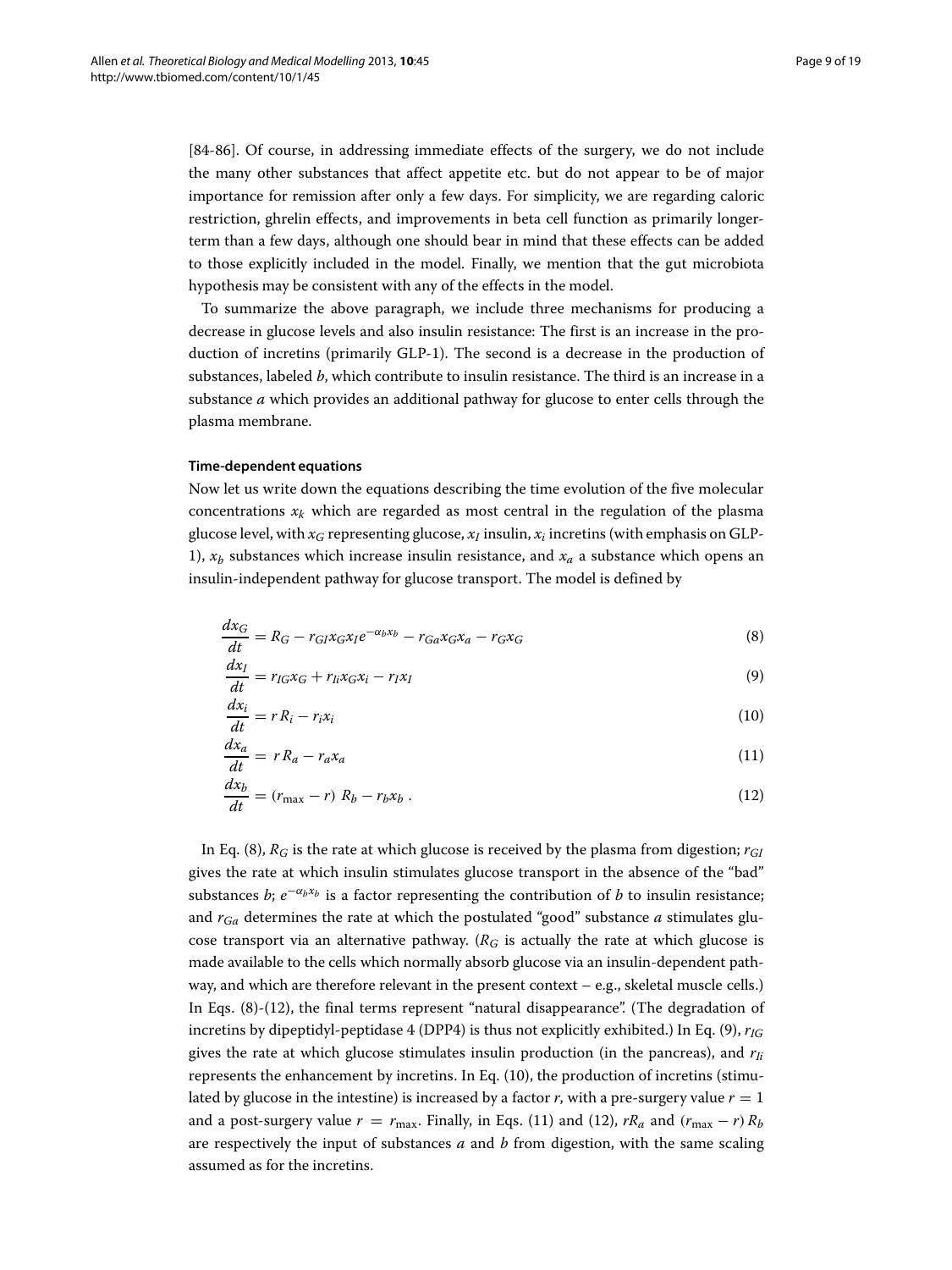### **Equations in an "adiabatic" postprandial state**

Let us now consider an "adiabatic" state in which the concentrations are slowly varying (e.g. on a time scale ∼ hours, with a time scale for relevant reactions typically ∼ minutes). In the present context, we are concerned with postprandial states, since these are the most important in relation to glucose homeostasis. (In the fasting state, with glucose secreted from the liver rather than intestine, there would be essentially no production of incretins, and Eqs. [\(10\)](#page-8-3)-[\(12\)](#page-8-1) would be invalid.) There is, of course, a continuous evolution up to and down from the peak concentrations of glucose, insulin, GLP-1, etc. following ingestion, but in the model these concentrations are taken to evolve together. The scaled values which are used here may therefore apply at any point (over a period of several hours), and when integrated over time they also apply to the "area under curve" or average values of the concentrations.

With time derivatives neglected, the linear equations are trivially solved:

<span id="page-9-0"></span>
$$
x_i = r \frac{R_i}{r_i} \tag{13}
$$

$$
x_a = r \frac{R_a}{r_a} \tag{14}
$$

$$
x_b = (r_{\text{max}} - r) \frac{R_b}{r_b} \,. \tag{15}
$$

<span id="page-9-1"></span>
$$
x_I = \frac{1}{r_I} \left( r_{IG} + r_{II} r \frac{R_i}{r_i} \right) x_G \,. \tag{16}
$$

Substitution into the equation for  $x_G$  then results in a quadratic equation. One can easily obtain the explicit solution for *xG* in the present case, but it is clear that this approach does not readily generalize to problems where one can have a very large number of coupled equations. This fact is what motivates the general method described in the preceding section, in which the parameters  $r_m$  are treated mathematically as continuous variables. According to Eq. [\(3\)](#page-6-0), the solution for the derivatives ∂*xk*/∂*rm* is a linear algebraic problem. This problem, and the subsequent integration with respect to the *rm*, can then be solved with standard numerical methods. An additional advantage is that some parameters may disappear when the derivatives are taken – for example, *RG* in Eq. [\(8\)](#page-8-0).

#### **Effect of surgery treated as a continuous variable**

Using this approach (with *r* regarded as a continuous variable) one obtains

$$
\frac{dx_i}{dr} = \frac{R_i}{r_i} \tag{17}
$$

$$
\frac{dx_a}{dr} = \frac{R_a}{r_a} \tag{18}
$$

$$
\frac{dx_b}{dr} = -\frac{R_b}{r_b} \tag{19}
$$

$$
\frac{dx_I}{dr} = \left(\frac{r_{IG}}{r_I} + \frac{r_{Ii}R_i}{r_{I}r_i}r\right)\frac{dx_G}{dr} + \frac{r_{Ii}R_i}{r_{I}r_i}x_G\,. \tag{20}
$$

These are mathematical equations, but one can imagine a thought experiment in which these equations, and those below for  $x_G$ , describe the rates at which concentrations of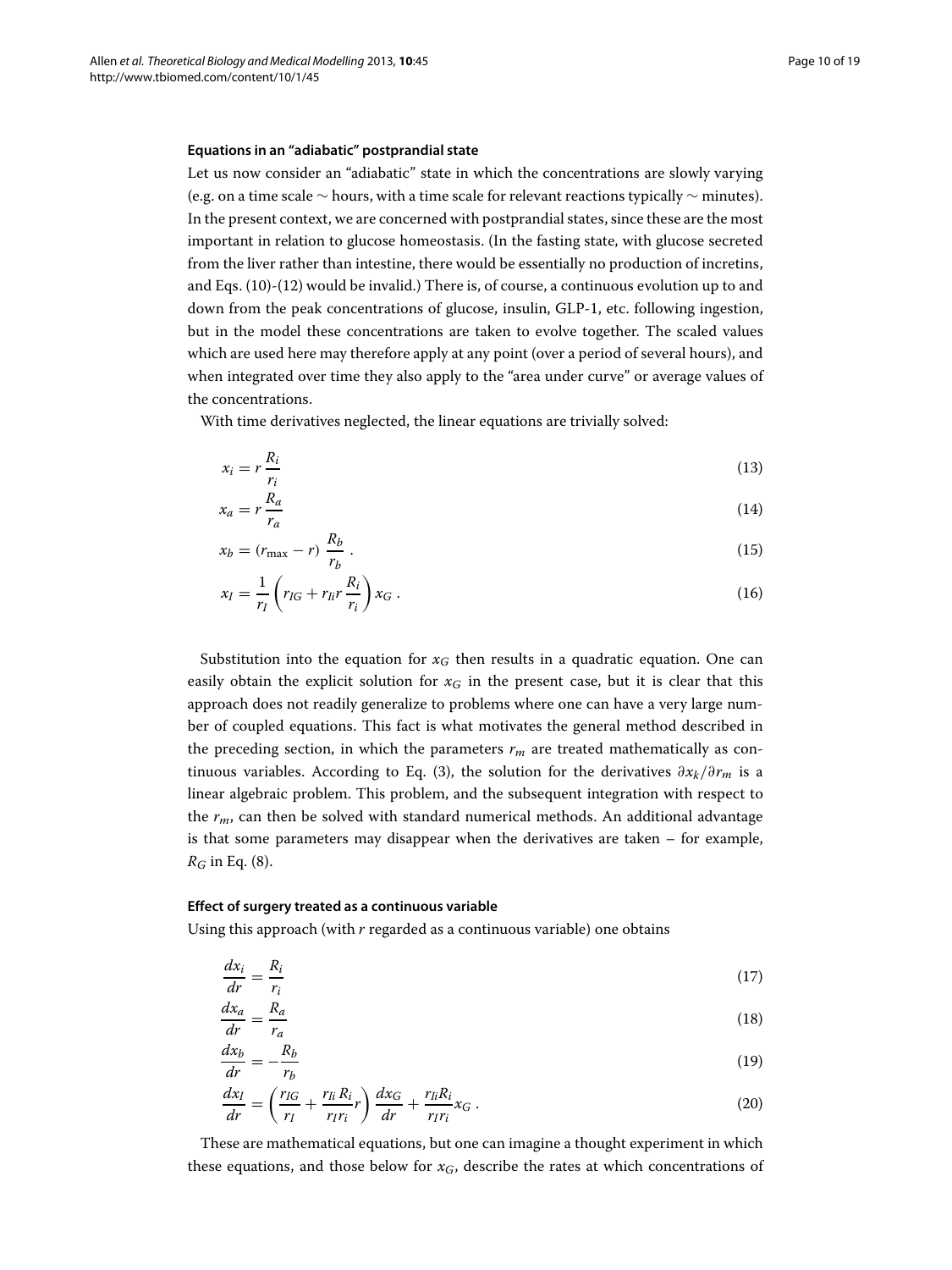chemical species change as more and more of the upper digestive tract is bypassed. Applying *d*/*dr* to the condition (from Eq. [\(8\)](#page-8-0))

$$
-R_G + r_{GI}x_Gx_Ie^{-\alpha_bx_b} + r_{Ga}x_Gx_a + r_Gx_G = 0
$$
\n<sup>(21)</sup>

then leads finally to the following equation for glucose alone:

$$
\frac{dx_G}{dr} = -\frac{a_i e^{\alpha r} x_G^2 + \alpha (a_I + a_{i}r) e^{\alpha r} x_G^2 + a_a x_G}{2 (a_I + a_{i}r) e^{\alpha r} x_G + a_a r + r_G}
$$
\n(22)

where

$$
a_{I} = \frac{r_{GI}r_{IG}}{r_{I}}e^{-\alpha r_{\text{max}}}, \quad a_{i} = \frac{r_{GI}r_{li}R_{i}}{r_{I}r_{i}}e^{-\alpha r_{\text{max}}}
$$
(23)

<span id="page-10-3"></span><span id="page-10-2"></span><span id="page-10-0"></span>
$$
\alpha = \alpha_b \frac{R_b}{r_b} \quad , \quad a_a = r_{Ga} \frac{R_a}{r_a} \,. \tag{24}
$$

Here  $a_i$ ,  $a_i$ ,  $\alpha$ , and  $a_1$  respectively represent the strengths of the glucose-insulinglucose interaction (i.e., insulin-stimulated glucose transport into cells), glucose-insulinincretin-glucose interaction (i.e., the enhancement by incretins), insulin resistance due to substances *b*, and direct glucose transport due to substance *a*. We can scale these strengths by dividing numerator and denominator by the strength  $a<sub>I</sub>$  of the usual insulin mechanism:

$$
\frac{dx_G}{dr} = -\frac{c_i e^{\alpha r} x_G^2 + \alpha (1 + c_i r) e^{\alpha r} x_G^2 + c_a x_G}{2 (1 + c_i r) e^{\alpha r} x_G + c_a r + c_G}
$$
\n(25)

with

<span id="page-10-1"></span>
$$
c_i = a_i/a_I = \frac{r_{Ii}R_i}{r_{IG}r_i} \quad , \quad c_a = a_a/a_I \quad , \quad c_G = r_G/a_I \; . \tag{26}
$$

We also scale the glucose concentration (along with the parameters) so that  $x_G = 1$  for  $r=1$ .

#### **Test of incretin hypothesis**

The most common hypothesis to explain type 2 diabetes remission immediately after surgery is that it is due solely to a large enhancement of (active) GLP-1 production in the lower intestine, with a nice review of the many studies in this area by Rhee et al. [\[47\]](#page-17-4).

We now set out to test this hypothesis. The measured enhancements of active GLP-1 range from none (or a slight decrease) to more than 10-fold [\[47,](#page-17-4)[48\]](#page-17-5), with the majority of reported values being well below 10, and in fact  $\lesssim$  2 or 3 [\[47\]](#page-17-4), so we will show the results for

$$
1 \le r \le 10. \tag{27}
$$

Of course, one expects variations among different groups of patients, and with different postoperative restrictions. It should also be mentioned that there are different forms of GLP-1, and that the half-life of active GLP-1 in circulation is less than 2 minutes.

The normal contribution of incretins (mainly GLP-1) to insulin secretion is usually considered to be of the order of  $50 - 70\%$  [\[87](#page-18-12)[,88\]](#page-18-13). As can be seen from Eqs. [\(9\)](#page-8-2), [\(13\)](#page-9-0) (with *r* = 1), [\(23\)](#page-10-0), and [\(26\)](#page-10-1),

$$
1 \leq c_i \leq 2 \tag{28}
$$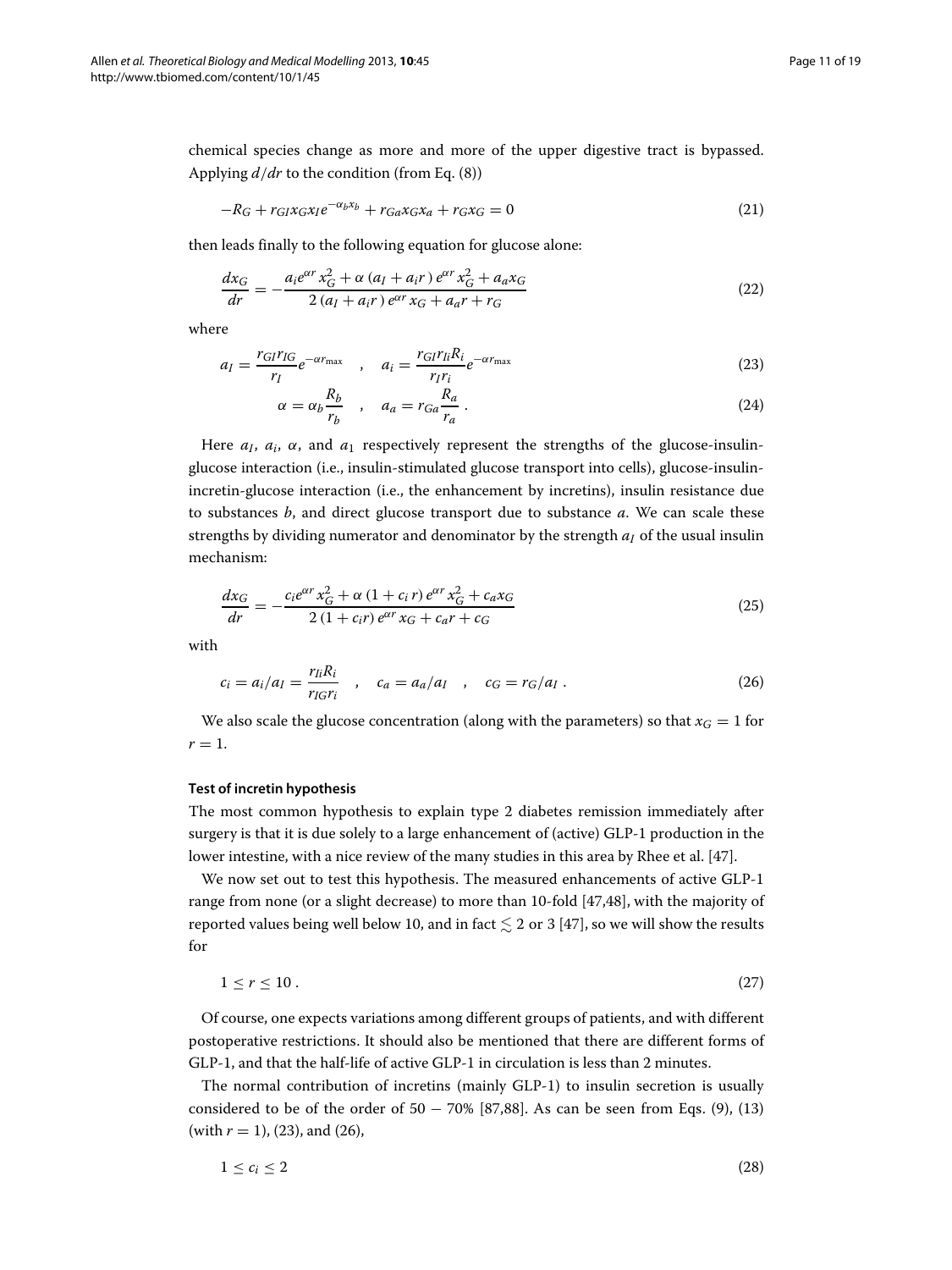corresponds to the incretin contribution to insulin secretion lying between 50% and 67%. But we will also include the case of 100% (implying that there would be no insulin production whatsoever without the assistance of incretins), which is given by  $a<sub>I</sub> = 0$  in Eq. [\(22\)](#page-10-2), or

<span id="page-11-2"></span>
$$
1 + c_i r \to c_i r \tag{29}
$$

in Eq. [\(25\)](#page-10-3).

In Figure [1,](#page-11-0) results are shown for the above hypothesis, that the immediate effects of surgery are due entirely to increased incretin production, and for essentially the full range of values consistent with experiment. The three lower curves in Figure [1](#page-11-0) show the decline in glucose concentration for up to a 10-fold increase in incretin production, and the horizontal line at the top shows the corresponding result for glucose  $\times$  insulin, or  $x_G \times x_I$ , which is a measure of insulin resistance analogous to homeostatic model assessment insulin resistance (HOMA-IR) measured in the fasting state. The higher two of the descending curves correspond to  $c_i = 1$  and 2 in Eq. [\(25\)](#page-10-3), with no contribution from substances other than incretins:

<span id="page-11-1"></span>
$$
\frac{dx_G}{dr} = -\frac{c_i x_G}{2(1 + c_i r)}\,. \tag{30}
$$

The lowest curve corresponds to the upper bound that 100% of insulin secretion is due to incretins, and it will also be discussed below.

Here we have omitted the term  $c_G$  in the denominator, which correponds to the "natural" disappearance" of glucose through excretion. This means that we are *overestimating* the

<span id="page-11-0"></span>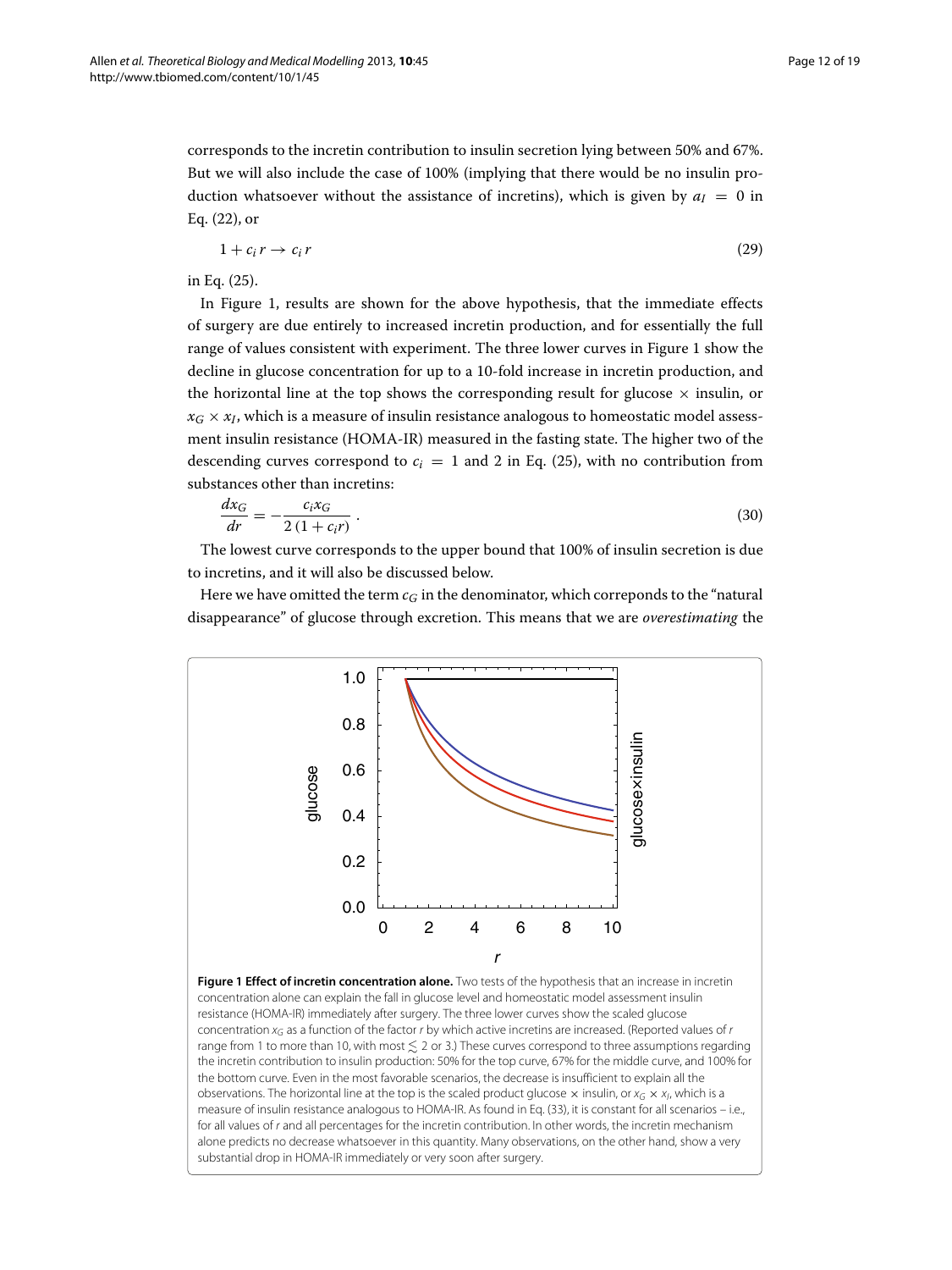decline in glucose as a function of  $r$ , since omission of  $c<sub>G</sub>$  in the denominator increases the magnitude of the negative derivative. The lowest curve in the figures are therefore extreme lower bounds on how much the glucose level and the glucose×insulin can decline if only incretins are involved, and if 10 is taken to be the upper bound on *r*.

The solution to Eq. [\(30\)](#page-11-1) is

<span id="page-12-1"></span>
$$
x_G = \left(\frac{1+c_i}{1+c_i r}\right)^{1/2} \tag{31}
$$

It can be substituted into Eq. [\(16\)](#page-9-1), which becomes

$$
x_I = \frac{1 + c_i r}{1 + c_i} x_G \tag{32}
$$

after the insulin concentration (along with the parameters) is scaled to make  $x<sub>I</sub> = 1$  for  $r = 1$ . It follows that

<span id="page-12-0"></span>
$$
glucose \times insulin = \frac{1 + c_i r}{1 + c_i} x_G^2 = 1.
$$
\n(33)

Therefore, in every scenario for glucose reduction being produced entirely by incretins, there is no drop whatsoever in glucose  $\times$  insulin, a quantity which is the analog in a postprandial state of HOMA-IR. The observations show, on the other hand, that HOMA-IR typically drops immediately after surgery [\[72](#page-18-2)[-75\]](#page-18-3), e.g. by 50% after one week in both obese subjects with T2D and matched subjects with normal glucose tolerance [\[48\]](#page-17-5).

Again, the lowest curve in Figure [1](#page-11-0) corresponds to the upper bound that incretins account for 100% of insulin secretion. In this case, according to Eq. [\(29\)](#page-11-2), Eq. [\(31\)](#page-12-1) reduces to

<span id="page-12-2"></span>
$$
x_G = \frac{1}{r^{1/2}} \,. \tag{34}
$$

The most extreme limit of possible scenarios thus gives a drop in glucose concentration of about  $1/\sqrt{10} \approx 0.32$ , but more commonly reported values of *r* and *c<sub>i</sub>* give drops of about  $0.7 - 1.0$  $0.7 - 1.0$  $0.7 - 1.0$ , as can be seen in Figure 1. On the other hand, some observations show much stronger decreases soon after surgery  $-$  e.g., a drop by a factor of 0.31 (from 495) mg/dL to 153 mg/dL) in 14 days [\[10\]](#page-15-9). The expected long-term recovery of  $\beta$ -cells seems unlikely to produce such a large decrease so quickly, and in other cases there are large drops in as little as 3 days.

There are two qualitative reasons for the above results: (i) The incretins are effective in increasing the insulin concentration, but not the insulin sensitivity of the cells. (ii) The effect of the incretins is second-order in the glucose concentration, as can be seen in Eq. [\(25\)](#page-10-3). In other words, as the glucose concentration falls, the insulin concentration also falls, with the rate of glucose absorption being proportional to the product of these concentrations. On the other hand, the postulated substance *a* would have an effect that is first-order, because it directly stimulates glucose transport without insulin as an intermediary.

In summary, our results indicate that the most plausible values for an increase in GLP-1 can largely, but not completely, explain the observed beneficial changes immediately after surgery. Let us now turn to the other possibilities, considering each separately.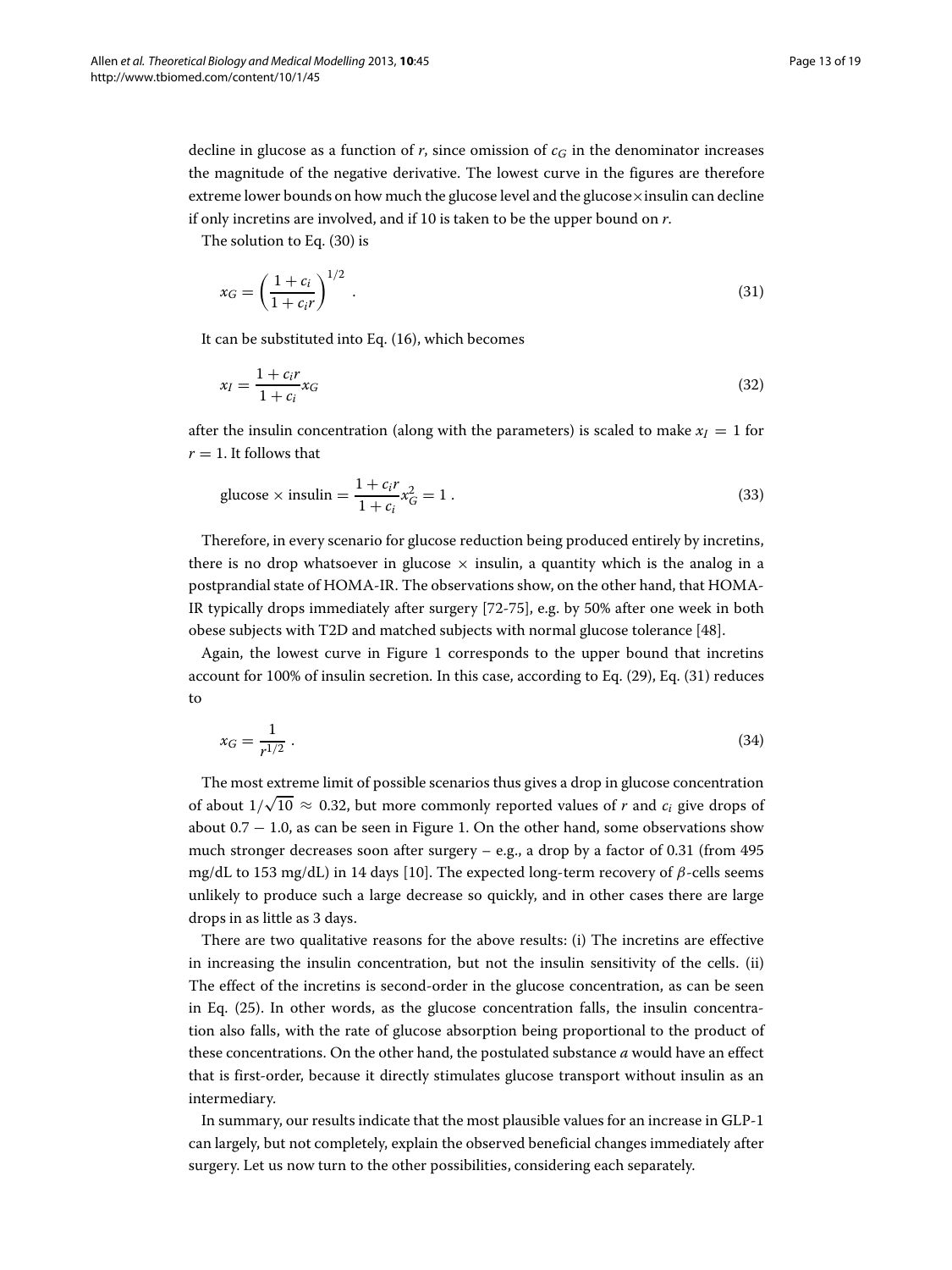# **Test of branched-chain amino acids hypothesis (and other foregut hypotheses)**

First consider the effect of only relieving the extra insulin resistance due to substances *b*, by setting  $c_i = c_a = 0$  (and  $c_f = 0$ ) in Eq. [\(25\)](#page-10-3), so that  $dx_f/dr = -\alpha x_f/2$  and

$$
x_G = e^{-\alpha r/2} \tag{35}
$$

If  $\alpha r_{\text{max}}/2$  is substantial, then the glucose concentration will undergo a substantial drop. This fact lends some credibility to the branched-chain amino acids hypothesis discussed above [\[68](#page-17-21)[,69](#page-17-22)[,76,](#page-18-4)[77\]](#page-18-5), even though insulin resistance is more commonly attributed to the release of lipids from adipose tissue.

These results actually have more general validity, since this same model can be applied to any factor from the stomach or upper intestine (duodenum and jejunum) that induces insulin resistance.

# **Possibility of alternative insulin-independent pathway for transport of glucose into muscle cells**

Finally consider the effect of increasing only the influence of the postulated substance *a*, which opens an alternative pathway, by setting  $c_i = \alpha = 0$  (and again  $c_f = 0$ ). Eq. [\(25\)](#page-10-3) becomes

$$
\frac{dx_G}{dr} = -\frac{c_a x_G}{2x_G + c_a r} \tag{36}
$$

The results are shown in Figure [2.](#page-14-0) Since the insulin level does not change in this case, the same curve describes glucose  $\times$  insulin. In the limiting case of extreme insulin resistance, with  $a_I = 0$  in Eq. [\(22\)](#page-10-2), Eq. [\(25\)](#page-10-3) reduces to

$$
\frac{dx_G}{dr} = -\frac{x_G}{r} \tag{37}
$$

<span id="page-13-0"></span>so

$$
x_G = \frac{1}{r} \tag{38}
$$

A substance opening a new pathway could thus have a strong effect if it were produced in appreciable abundance.

In the limiting cases, the  $1/r$  decrease of Eq. [\(38\)](#page-13-0), in both glucose level and glucose  $\times$ insulin, represents a first-order effect. On the other hand, the  $1/r^{1/2}$  decrease of Eq. [\(34\)](#page-12-2) in glucose level, with no drop of glucose  $\times$  insulin in Eq. [\(33\)](#page-12-0), represents a second-order effect, as defined below Eq. [\(34\)](#page-12-2). This is a simple way of understanding why an insulinindependent pathway would be so effective in reducing both glucose and glucose  $\times$ insulin.

# **Conclusions**

Our general method was employed in a simple model of the response of plasma glucose concentration to bariatric surgery (with the paradigm being Roux-en-Y gastric bypass). This model includes three mechanisms that might be responsible for the remarkable positive effect observed for most patients immediately following surgery, before any appreciable weight loss. The first mechanism is the one which is currently the most widely embraced: increased production of incretins (mainly GLP-1).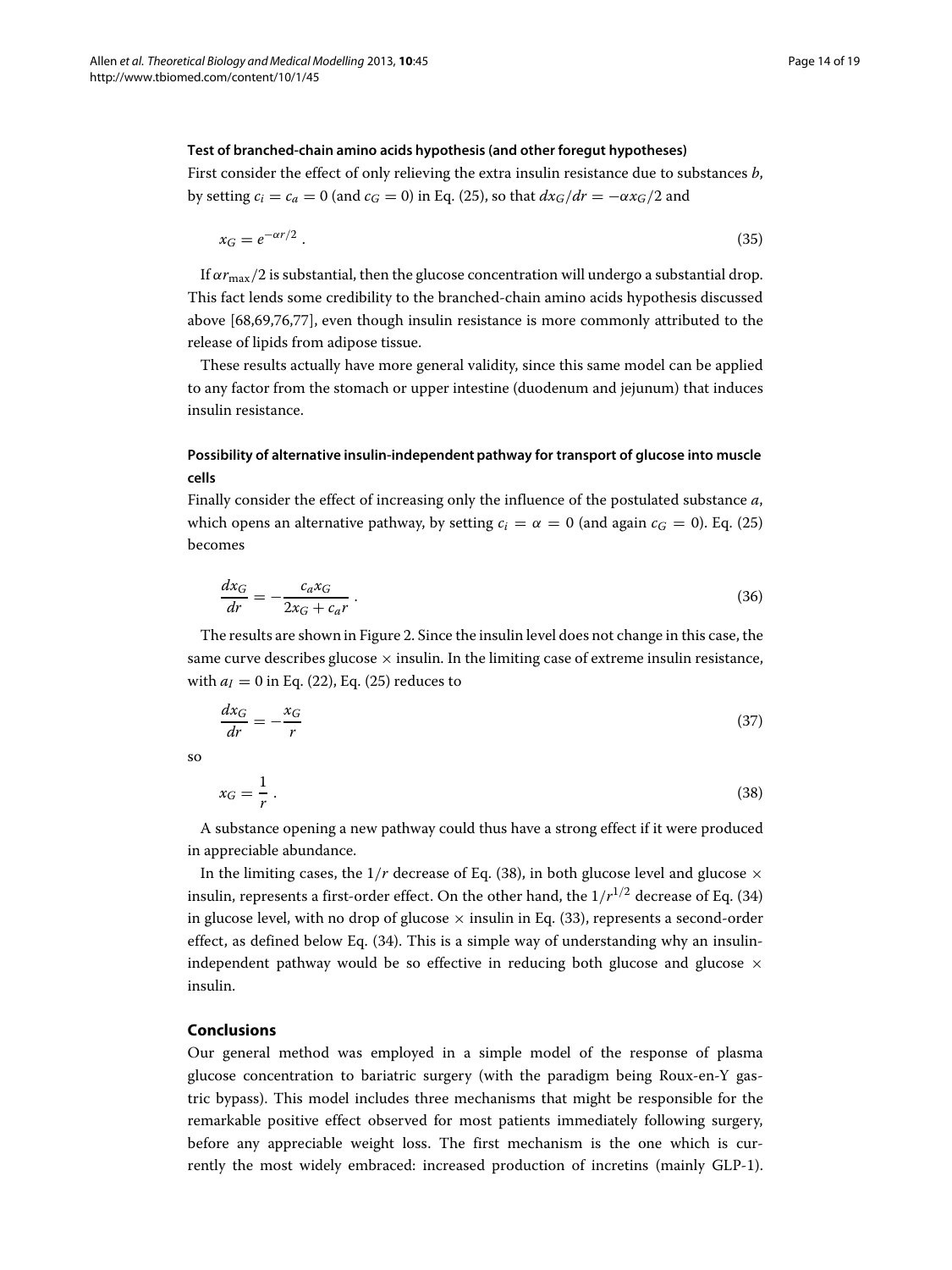<span id="page-14-0"></span>We performed calculations up to and including the most favorable scenario, in which there is about a 10-fold increase in the incretins and the incretins account for 100% of insulin secretion. The results, shown in Figure [1,](#page-11-0) indicate that the most plausible values for an increase in GLP-1 alone cannot fully account for the decreases in glucose level which have been reported, or the large and rapid observed decreases in HOMA-IR.

In other words, we find that GLP-1 can largely, but not completely, explain the observed beneficial changes immediately after surgery.

Another possible mechanism, involving insulin resistance which is diminished when the stomach and upper intestine are bypassed, could be effective if this were indeed the main cause of type 2 diabetes in the present context. However, for obese patients undergoing bariatric surgery, the cause of insulin resistance is more commonly thought to be the release of fatty acids from fatty tissue, which will decrease only after appreciable weight loss.

This leaves the possibility that diversion of food to the lower intestine results in the production of a substance which opens an alternative insulin-independent pathway for transport of glucose into cells. As mentioned above, it has been established that exercise opens an insulin-independent pathway [\[78-](#page-18-6)[81\]](#page-18-7), involving an alternative pool of intracellular GLUT-4 which activates glucose transport through the cell membrane, and it has been argued that there are additional insulin-independent pathways involving nitric oxide [\[82\]](#page-18-8), some amino acids [\[83\]](#page-18-9), and bradykinin [\[84-](#page-18-10)[86\]](#page-18-11), so there are precedents for such a mechanism.

Allen *et al. Theoretical Biology and Medical Modelling* 2013, **10**:45 Page 15 of 19 http://www.tbiomed.com/content/10/1/45

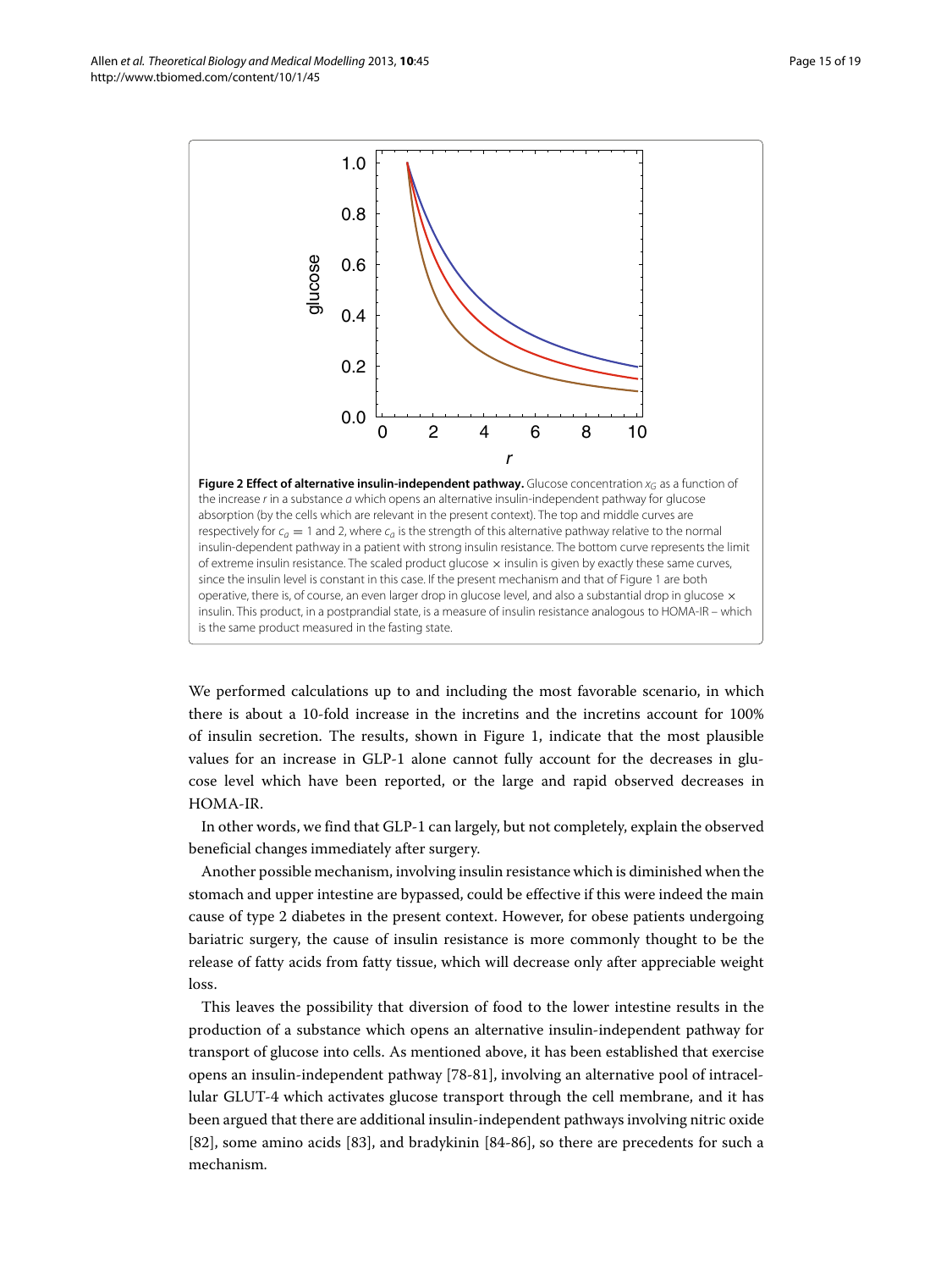The results of Figure [2](#page-14-0) demonstrate that this would be a quite robust mechanism, which would produce large decreases in both plasma glucose and the product glucose  $\times$  insulin, which provides a measure of insulin resistance analogous to HOMA-IR. If such a substance could be detected, it might, of course, be relevant to pharmaceutical approaches.

In summary, the present results suggest that another possible mechanism should be added to the current list of potential explanations for immediate glycemia normalization following Roux-en-Y gastric bypass surgery: enhanced production in the lower intestine of a substance which opens an alternative insulin-independent pathway for glucose transport.

#### **Competing interests**

The authors declare that they have no competing interests.

#### **Authors' contributions**

AA proposed the project, surveyed the literature, and wrote the Background section. RA further surveyed the literature, devised the method, formulated the model, solved the equations, and wrote the remainder of the paper. TH, JLN, and RO participated in regular discussions and provided input for formulation of the model and the biomedical context. MAG and OB verified all the mathematics. MAG additionally created the figures and made suggestions regarding the biomedical context. PF contributed to discussion and revision of the paper. All authors read and approved the final manuscript.

#### **Acknowledgements**

This work was supported by the Qatar Foundation through the Qatar Biomedical Research Institute, and by the Science Program at Texas A&M University at Qatar.

#### **Author details**

<sup>1</sup>Department of Physics and Astronomy, Texas A&M University, College Station, TX 77843, USA. <sup>2</sup>Department of Physics, Texas A&M University at Qatar, Education City, PO Box 23874, Doha, Qatar. 3Genomic Medicine and Systems Biology Research Centre, Qatar Biomedical Research Institute, Doha, Qatar. 4CNRS-UMR8199, Lille Pasteur Institute, Lille, France. <sup>5</sup>Lille II University, Lille, France. <sup>6</sup>European Genomic Institute for Diabetes, Lille, France. <sup>7</sup>Department of Genomics of Common Disease, School Of Public Health, Hammersmith Hospital, 556 Imperial College, London, UK.

#### Received: 4 March 2013 Accepted: 10 July 2013 Published: 13 July 2013

#### **References**

- <span id="page-15-0"></span>1. Whiting DR, Guarixguata L, Weil C, Shaw J: **IDF diabetes atlas: global estimates of the prevalence of diabetes for 2011 and 2030.** *Diabetes Res Clin Pract* 2011, **94:**311–321.
- <span id="page-15-1"></span>2. Zimmet P, Alberti KG, Shaw J: **Global and societal implications of the diabetes epidemic.** *Nature* 2001, **414:**782–787.
- <span id="page-15-2"></span>3. Pal A, McCarthy M: **The genetics of type 2 diabetes and its clinical relevance.** *Clin Genet* 2013, **83:**297–306.
- <span id="page-15-3"></span>4. Morris AP, Voight BF, Teslovich TM, Ferreira T, Segre AV, Steinthorsdottir V, Strawbridge RJ, Khan H, Grallert H, Mahajan A, Prokopenko I, Kang HM, Dina C, Esko T, Fraser RM, Kanoni S, Kumar A, Lagou V, Langenberg C, Luan J, Lindgren CM, Muller-Nurasyid M, Pechlivanis S, Rayner NW, Scott LJ, Wiltshire S, Yengo L, Kinnuen L, Rossin EJ, Raychaudhuri S, et al.: **Large-scale association analysis provides insights into the genetic architecture and pathophysiology of type 2 diabetes.** *Nat Genet* 2012, **44:**981–990.
- <span id="page-15-4"></span>5. Unwin N, Gan D, Whiting D: **The IDF Diabetes Atlas: providing evidence, raising awareness and promoting action.** *Diabetes Res Clin Pract* 2010, **87:**2–3.
- <span id="page-15-5"></span>Apelqvist J, Larsson J: What is the most effective way to reduce incidence of amputation in the diabetic foot? *Diabetes Metab Res Rev* 2000, **16**(Suppl 3):S75—S83.
- <span id="page-15-6"></span>7. **American Diabetes Association, Diabetes Statistics** [\[http://www.diabetes.org/diabetes-basics/diabetes](http://www.diabetes.org/diabetes-basics/diabetes-statistics/)[statistics/\]](http://www.diabetes.org/diabetes-basics/diabetes-statistics/)
- <span id="page-15-7"></span>8. Butner KL, Nickols-Richardson SM, Clark SF, Ramp WK, Herbert WG: **A review of weight loss following Roux-en-Y gastric bypass vs restrictive bariatric surgery: impact on adiponectin and insulin.** *Obes Surg* 2010, **20:**559–568.
- <span id="page-15-8"></span>9. Garb J, Welch G, Zagarins S, Kuhn J, Romanelli J: **Bariatric surgery for the treatment of morbid obesity: a meta-analysis of weight loss outcomes for laparoscopic adjustable gastric banding and laparoscopic gastric bypass.** *Obes Surg* 2009, **19:**1447–1455.
- <span id="page-15-9"></span>10. Pories WJ, Mehaffey JH, Staton KM: **The surgical treatment of type two diabetes mellitus.** *Surg Clin North Am* 2011, **91:**821–836.
- <span id="page-15-10"></span>11. Scalea JR, Cooper M: **Surgical strategies for type II diabetes.** *Transplant Rev (Orlando)* 2012, **26:**177–182.
- <span id="page-15-11"></span>12. Dirksen C, Jorgensen NB, Bojsen-Moller KN, Jacobsen SH, Hansen DL, Worm D, Holst JJ, Madsbad S: **Mechanisms of improved glycaemic control after Roux-en-Y gastric bypass.** *Diabetologia* 2012, **55:**1890–1901.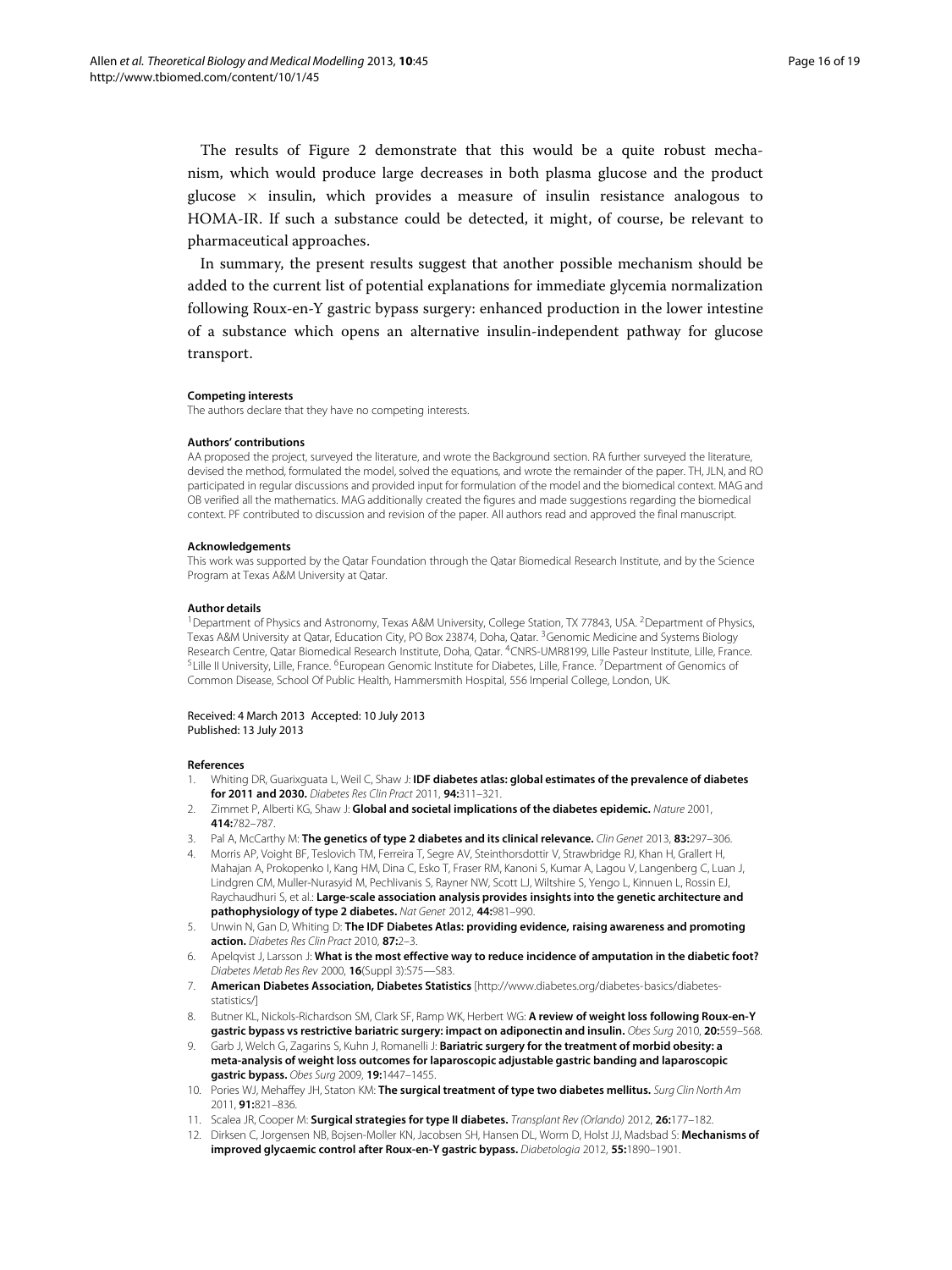- <span id="page-16-0"></span>13. Franco JV, Ruiz PA, Palermo M, Gagner M: **A review of studies comparing three laparoscopic procedures in bariatric surgery: sleeve gastrectomy, Roux-en-Y gastric bypass and adjustable gastric banding.** *Obes Surg* 2011, **21:**1458–1468.
- <span id="page-16-1"></span>14. Heneghan HM, Nissen S, Schauer PR: **Gastrointestinal surgery for obesity and diabetes: weight loss and control of hyperglycemia.** *Curr Atheroscler Rep* 2012, **14:**579–587.
- <span id="page-16-2"></span>15. Buchwald H, Estok R, Fahrbach K, Banel D, Jensen MD, Pories WJ, Bantle JP, Sledge I: **Weight and type 2 diabetes after bariatric surgery: systematic review and meta-analysis.** *Am J Med* 2009, **122:**248–256.
- <span id="page-16-6"></span>16. Dixon JB, le Roux CW, Rubino F, Zimmet P: **Bariatric surgery for type 2 diabetes.** *Lancet* 2012, **379:**2300–2311.
- 17. Ferchak CV, Meneghini LF: **Obesity, bariatric surgery and type 2 diabetes–a systematic review.** *Diabetes Metab Res Rev* 2004, **20:**438–445.
- <span id="page-16-7"></span>18. Mingrone G, Panunzi S, De GA, Guidone C, Iaconelli A, Nanni G, Pomp A, Castagneto M, Ghirlanda G, Rubino F: **Bariatric surgery versus conventional medical therapy for type 2 diabetes.** *N Engl J Med* 2012, **366:**1577–1585.
- <span id="page-16-25"></span>19. Pournaras DJ, le Roux CW: **Ghrelin and metabolic surgery.** *Int J Pept* 2010, **2010:**217267.
- <span id="page-16-3"></span>20. Rubino F, Gagner M, Gentileschi P, Kini S, Fukuyama S, Feng J, Diamond E: **The early effect of the Roux-en-Y gastric bypass on hormones involved in body weight regulation and glucose metabolism.** *Ann Surg* 2004, **240:**236–242.
- <span id="page-16-4"></span>21. Friedman MN, Sancetta AJ, Magovern GJ: **The amelioration of diabetes mellitus following subtotal gastrectomy.** *Surg Gynecol Obstet* 1955, **100:**201–204.
- <span id="page-16-5"></span>22. Pories WJ, Swanson MS, MacDonald KG, Long SB, Morris PG, Brown BM, Barakat HA, deRamon RA, Israel G, Dolezal JM, Dohm L: **Who would have thought it? An operation proves to be the most effective therapy for adult-onset diabetes mellitus.** *Ann Surg* 1995, **222:**339–350.
- <span id="page-16-8"></span>23. Schauer PR, Burguera B, Ikramuddin S, Cottam D, Gourash W, Hamad G, Eid GM, Mattar S, Ramanathan R, Barinas-Mitchel E, Rao RH, Kuller L, Kelley D: **Effect of laparoscopic Roux-en Y gastric bypass on type 2 diabetes mellitus.** *Ann Surg* 2003, **238:**467–484.
- <span id="page-16-9"></span>24. DePaula AL, Macedo AL, Mota BR, Schraibman V: **Laparoscopic ileal interposition associated to a diverted sleeve gastrectomy is an effective operation for the treatment of type 2 diabetes mellitus patients with BMI 21–29.** *Surg Endosc* 2009, **23:**1313–1320.
- 25. Ferzli GS, Dominique E, Ciaglia M, Bluth MH, Gonzalez A, Fingerhut A: **Clinical improvement after duodenojejunal bypass for nonobese type 2 diabetes despite minimal improvement in glycemic homeostasis.** *World J Surg* 2009, **33:**972–979.
- 26. Geloneze B, Geloneze SR, Fiori C, Stabe C, Tambascia MA, Chaim EA, Astiarraga BD, Pareja JC: **Surgery for nonobese type 2 diabetic patients: an interventional study with duodenal-jejunal exclusion.** *Obes Surg* 2009, **19:**1077–1083.
- <span id="page-16-10"></span>27. Navarrete SA, Leyba JL, Llopis SN: **Laparoscopic sleeve gastrectomy with duodenojejunal bypass for the treatment of type 2 diabetes in non-obese patients: technique and preliminary results.** *Obes Surg* 2011, **21:**663–667.
- <span id="page-16-11"></span>28. Rubino F, Forgione A, Cummings DE, Vix M, Gnuli D, Mingrone G, Castagneto M, Marescaux J: **The mechanism of diabetes control after gastrointestinal bypass surgery reveals a role of the proximal small intestine in the pathophysiology of type 2 diabetes.** *Ann Surg* 2006, **244:**741–749.
- <span id="page-16-12"></span>29. Klein S, Ghosh A, Cremieux PY, Eapen S, McGavock TJ: **Economic impact of the clinical benefits of bariatric surgery in diabetes patients with BMI** <sup>≥</sup> **35 kg/m2.** *Obesity (Silver Spring)* 2011, **19:**581–587.
- <span id="page-16-13"></span>30. Thaler JP, Cummings DE: **Minireview: Hormonal and metabolic mechanisms of diabetes remission after gastrointestinal surgery.** *Endocrinology* 2009, **150:**2518–2525.
- <span id="page-16-14"></span>31. Henry RR, Wiest-Kent TA, Scheaffer L, Kolterman OG, Olefsky JM: **Metabolic consequences of very-low-calorie diet therapy in obese non-insulin-dependent diabetic and nondiabetic subjects.** *Diabetes* 1986, **35:** 155–164.
- <span id="page-16-15"></span>32. Henry RR, Gumbiner B: **Benefits and limitations of very-low-calorie diet therapy in obese NIDDM.** *Diabetes Care* 1991, **14:**802–823.
- <span id="page-16-16"></span>33. Buchwald H, Avidor Y, Braunwald E, Jensen MD, Pories W, Fahrbach K, Schoelles K: **Bariatric surgery: a systematic review and meta-analysis.** *JAMA* 2004, **292:**1724–1737.
- <span id="page-16-17"></span>34. Karra E, Yousseif A, Batterham RL: **Mechanisms facilitating weight loss and resolution of type 2 diabetes following bariatric surgery.** *Trends in Endocrinology and Metabolism* 2010, **21:**337–344.
- <span id="page-16-18"></span>35. Laferrère B, Teixeira J, McGinty J, Tran H, Egger JR, Colarusso A, Kovack B, Bawa B, Koshy N, Lee H, Yapp K, Olivan B: **Effect of weight loss by gastric bypass surgery versus hypocaloric diet on glucose and incretin levels in patients with type 2 diabetes.** *J Clin Endocrinol Metab* 2008, **93:**2479–2485.
- <span id="page-16-19"></span>36. Odstrcil EA, Martinez JG, Santa Ana CA, Xue B, Schneider RE, Steffer KJ, Porter JL, Asplin J, Kuhn JA, Fordtran JS: **The contribution of malabsorption to the reduction in net energy absorption after long-limb Roux-en-Y gastric bypass.** *Am J Clin Nutr* 2010, **92:**704–713.
- <span id="page-16-20"></span>37. Tong J, Prigeon RL, Davis HW, Bidlingmaier M, Kahn SE, Cummings DE, Tschop MH, D'Alessio D: **Ghrelin suppresses glucose-stimulated insulin secretion and deteriorates glucose tolerance in healthy humans.** *Diabetes* 2010, **59:**2145–2151.
- <span id="page-16-21"></span>38. Sun Y, Asnicar M, Smith RG: **Central and peripheral roles of ghrelin on glucose homeostasis.** *Neuroendocrinol* 2007, **86:**215–228.
- <span id="page-16-22"></span>39. Broglio F, Arvat E, Benso A, Gottero C, Muccioli G, Papotti M, van der Lely AJ, Deghenghi R, Ghigo E: **Ghrelin, a natural GH secretagogue produced by the stomach, induces hyperglycemia and reduces insulin secretion in humans.** *The J Clin Endocrinol and Metab* 2001, **86:**5083–5086.
- <span id="page-16-23"></span>40. Cummings DE, Weigle DS, Frayo RS, Breen PA, Ma MK, Dellinger EP, Purnell JQ: **Plasma ghrelin levels after diet-induced weight loss or gastric bypass surgery.** *N Engl J Med* 2002, **346:**1623–1630.
- <span id="page-16-24"></span>41. Stoeckli R, Chanda R, Langer I, Keller U: **Changes of body weight and plasma ghrelin levels after gastric banding and gastric bypass.** *Obes Res* 2004, **12:**346–350.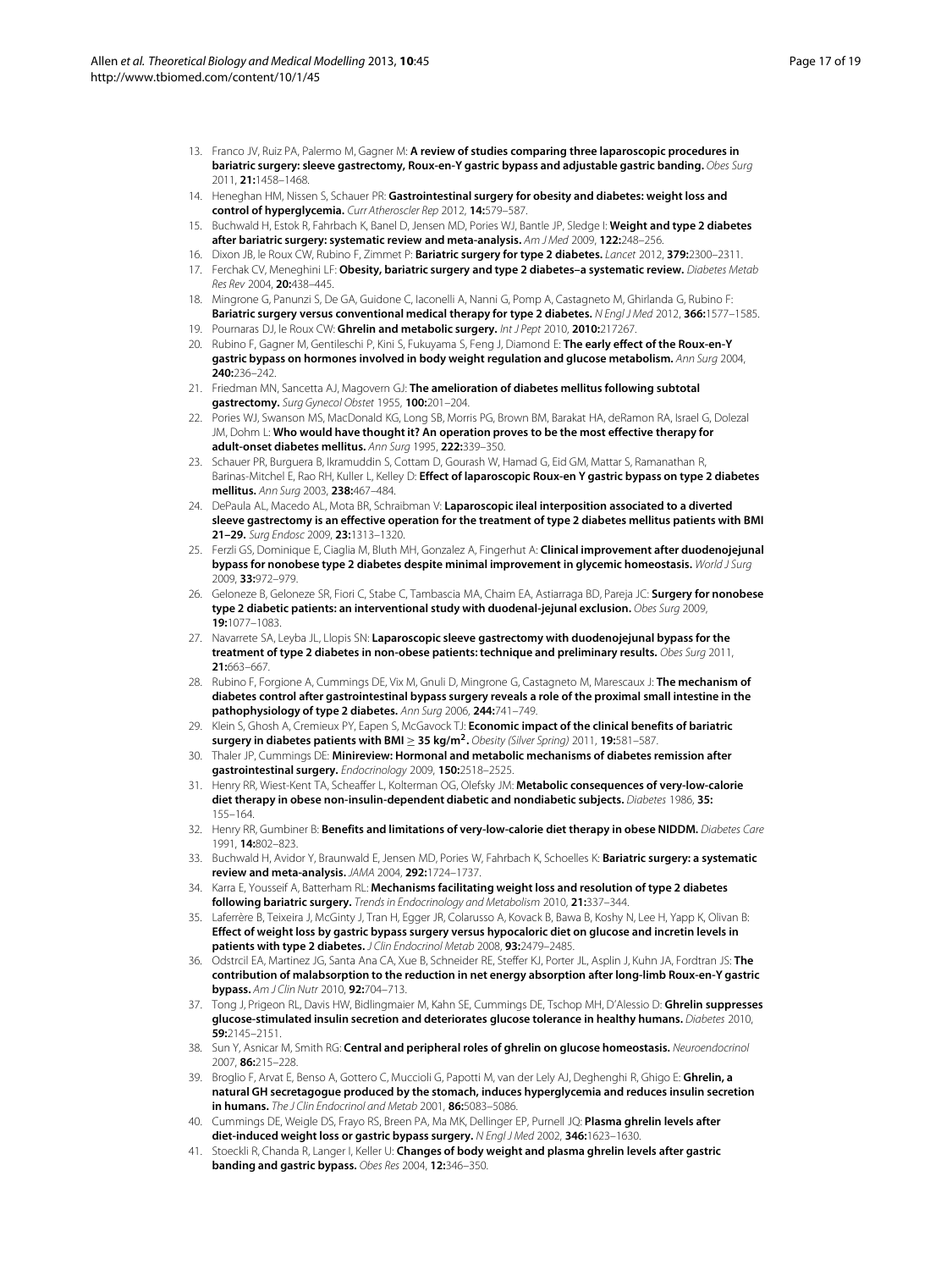- 42. Chronaiou A, Tsoli M, Kehagias I, Leotsinidis M, Kalfarentzos F, Alexandrides TK: **Lower ghrelin levels and exaggerated postprandial peptide-YY, glucagon-like peptide-1, and insulin responses, after gastric fundus resection, in patients undergoing Roux-en-Y gastric bypass: a randomized clinical trial.** *Obes Surg* 2012, **22:**1761–1770.
- <span id="page-17-0"></span>43. Morinigo R, Casamitjana R, Moize V, Lacy AM, Delgado S, Gomis R, Vidal J: **Short-term effects of gastric bypass surgery on circulating ghrelin levels.** *Obes Res* 2004, **12:**1108–1116.
- <span id="page-17-1"></span>44. Beckman LM, Beckman TR, Earthman CP: **Changes in gastrointestinal hormones and leptin after Roux-en-Y gastric bypass procedure: a review.** *J Am Diet Assoc* 2010, **110:**571–584.
- <span id="page-17-2"></span>45. Drucker DJ: **The role of gut hormones in glucose homeostasis.** *J Clin Invest* 2007, **117:**24–32.
- <span id="page-17-3"></span>46. Butler PC, Dry S, Elashoff R: **GLP-1-based therapy for diabetes: what you do not know can hurt you.** *Diabetes Care* 2010, **33:**453–455.
- <span id="page-17-4"></span>47. Rhee NA, Vilsbøll T, Knop FK: **Current evidence for a role of GLP-1 in Roux-en-Y gastric bypass-induced remission of type 2 diabetes.** *Diabetes, Obes and Metab* 2012, **14:**291–298.
- <span id="page-17-5"></span>48. Jorgensen NB, Jacobsen SH, Dirksen C, Bojsen-Moller KN, Naver L, Hvolris L, Clausen TR, Wulff BS, Worm D, Lindqvist Hansen, D, Madsbad S, Holst JJ: **Acute and long-term effects of Roux-en-Y gastric bypass on glucose metabolism in subjects with Type 2 diabetes and normal glucose tolerance.** *Am J Physiol- Endocrinol and Metabol* 2012, **303:**E122–E131.
- <span id="page-17-6"></span>49. Cummings DE, Overduin J, Foster-Schubert KE, Carlson MJ: **Role of the bypassed proximal intestine in the anti-diabetic effects of bariatric surgery.** *Surg Obes Relat Dis* 2007, **3:**109–115.
- 50. Rubino F, Marescaux J: **Effect of duodenal-jejunal exclusion in a non-obese animal model of type 2 diabetes: a new perspective for an old disease.** *Ann Surg* 2004, **239:**1–11.
- 51. Wang TT, Hu SY, Gao HD, Zhang GY, Liu CZ, Feng JB, Frezza EE: **Ileal transposition controls diabetes as well as modified duodenal jejunal bypass with better lipid lowering in a nonobese rat model of type II diabetes by increasing GLP-1.** *Ann Surg* 2008, **247:**968–975.
- <span id="page-17-7"></span>52. Pacheco D, de Luis DA, Romero A, Gonzalez Sagrado M, Conde R, Izaola O, Aller R, Delgado A: **The effects of duodenal-jejunal exclusion on hormonal regulation of glucose metabolism in Goto-Kakizaki rats.** *Am J Surg* 2007, **194:**221–224.
- <span id="page-17-8"></span>53. Cohen RV, Schiavon CA, Pinheiro JS, Correa JL, Rubino F: **Duodenal-jejunal bypass for the treatment of type 2 diabetes in patients with body mass index of 22–34 kg/m2: a report of 2 cases.** *Surg Obes Relat Dis* 2007, **3:**195–197.
- <span id="page-17-9"></span>54. Ramos AC, Galvao Neto MP, de Souza YM, Galvao M, Murakami AH, Silva AC, Canseco EG, Santamaria R, Zambrano TA: **Laparoscopic duodenal-jejunal exclusion in the treatment of type 2 diabetes mellitus in patients with BMI** < **30 kg/m2 (LBMI).** *Obes Surg* 2009, **19:**307–312.
- <span id="page-17-10"></span>55. Aguirre V, Stylopoulos N, Grinbaum R, Kaplan LM: **An endoluminal sleeve induces substantial weight loss and normalizes glucose homeostasis in rats with diet-induced obesity.** *Obesity (Silver Spring)* 2008, **16:**2585–2592.
- <span id="page-17-11"></span>56. Tarnoff M, Shikora S, Lembo A, Gersin K: **Chronic in-vivo experience with an endoscopically delivered and retrieved duodenal-jejunal bypass sleeve in a porcine model.** *Surg Endosc* 2008, **22:**1023–1028.
- <span id="page-17-12"></span>57. Rodriguez-Grunert L, Galvao Neto MP, Alamo M, Ramos AC, Baez PB, Tarnoff M: **First human experience with endoscopically delivered and retrieved duodenal-jejunal bypass sleeve.** *Surg Obes Relat Dis* 2008, **4:**55–59.
- <span id="page-17-13"></span>58. Gill RS, Birch W, Shi X, Sharma AM, Karmali S: **Sleeve gastrectomy and type 2 diabetes mellitus: a systematic review.** *Surg Obes Relat Dis* 2010, **6:**707–713.
- 59. Chambers AP, Jessen L, Ryan KK, Sisley S, Wilson-Perez HE, Stefater MA, Gaitonde SG, Sorrell JE, Toure M, Berger J, D'Alessio DA, Woods SC, Seeley RJ, Sandoval DA: **Weight-independent changes in blood glucose homeostasis after gastric bypass or vertical sleeve gastrectomy in rats.** *Gastroenterol* 2011, **141:**950–958.
- <span id="page-17-14"></span>60. Chambers AP, Stefater MA, Wilson-Perez HE, Jessen L, Sisley S, Ryan KK, Gaitonde S, Sorrell JE, Toure M, Berger J, D'Alessio DA, Sandoval DA, Seeley RJ, Woods SC: **Similar effects of roux-en-Y gastric bypass and vertical sleeve gastrectomy on glucose regulation in rats.** *Physiol Behav* 2011, **105:**120–123.
- <span id="page-17-15"></span>61. Geloneze B, Geloneze SR, Chaim E, Hirsch FF, Felici AC, Lambert G, Tambascia MA, Pareja JC: **Metabolic surgery for non-obese type 2 diabetes: incretins, adipocytokines, and insulin secretion/resistance changes in a 1-year interventional clinical controlled study.** *Ann Surg* 2012, **256:**72–78.
- <span id="page-17-16"></span>62. Sekirov I, Russell SL, Antunes LC, Finlay BB: **Gut microbiota in health and disease.** *Physiol Rev* 2010, **90:**859–904.
- <span id="page-17-17"></span>63. Kinross JM, Darzi AW, Nicholson JK: **Gut microbiome-host interactions in health and disease.** *Genome Med* 2011, **3:**14.
- <span id="page-17-18"></span>64. Furet JP, Kong LC, Tap J, Poitou C, Basdevant A, Bouillot JL, Mariat D, Corthier G, Dore J, Henegar C, Rizkalla S, Clement K: **Differential adaptation of human gut microbiota to bariatric surgery-induced weight loss: links with metabolic and low-grade inflammation markers.** *Diabetes* 2010, **59:**3049–3057.
- 65. Li JV, Ashrafian H, Bueter M, Kinross J, Sands C, le Roux CW, Bloom SR, Darzi A, Athanasiou T, Marchesi JR, Nicholson JK, Holmes E: **Metabolic surgery profoundly influences gut microbial-host metabolic cross-talk.** *Gut* 2011, **60:**1214–1223.
- <span id="page-17-19"></span>66. Zhang H, DiBaise JK, Zuccolo A, Kudrna D, Braidotti M, Yu Y, Parameswaran P, Crowell MD, Wing R, Rittmann BE, Krajmalnik-Brown R: **Human gut microbiota in obesity and after gastric bypass.** *Proc Natl Acad Sci U S A* 2009, **106:**2365–2370.
- <span id="page-17-20"></span>67. Felig P, Marliss E: **Cahill GF Jr, Plasma amino acid levels and insulin secretion in obesity.** *N Engl J Med* 1969, **281:**811–816.
- <span id="page-17-21"></span>68. Wang TJ, Larson MG, Vasan RS, Cheng S, Rhee EP, McCabe E, Lewis GD, Fox CS, Jacques PF, Fernandez C, O'Donnell CJ, Carr SA, Mootha VK, Florez JC, Souza A, Melander O, Clish CB, Gerszten RE: **Metabolite profiles and the risk of developing diabetes.** *Nat Med* 2011, **17:**448–453.
- <span id="page-17-22"></span>69. Laferrère B, Reilly D, Arias S, Swerdlow N, Gorroochurn P, Bawa B, Bose M, Teixeira J, Stevens RD, Wenner BR, Bain JR, Muehlbauer MJ, Haqq A, Lien L, Shah SH, Svetkey LP, Newgard CB: **Differential metabolic impact of gastric bypass surgery versus dietary intervention in obese diabetic subjects despite identical weight loss.** *Sci Transl Med* 2011, **3:**80re2.